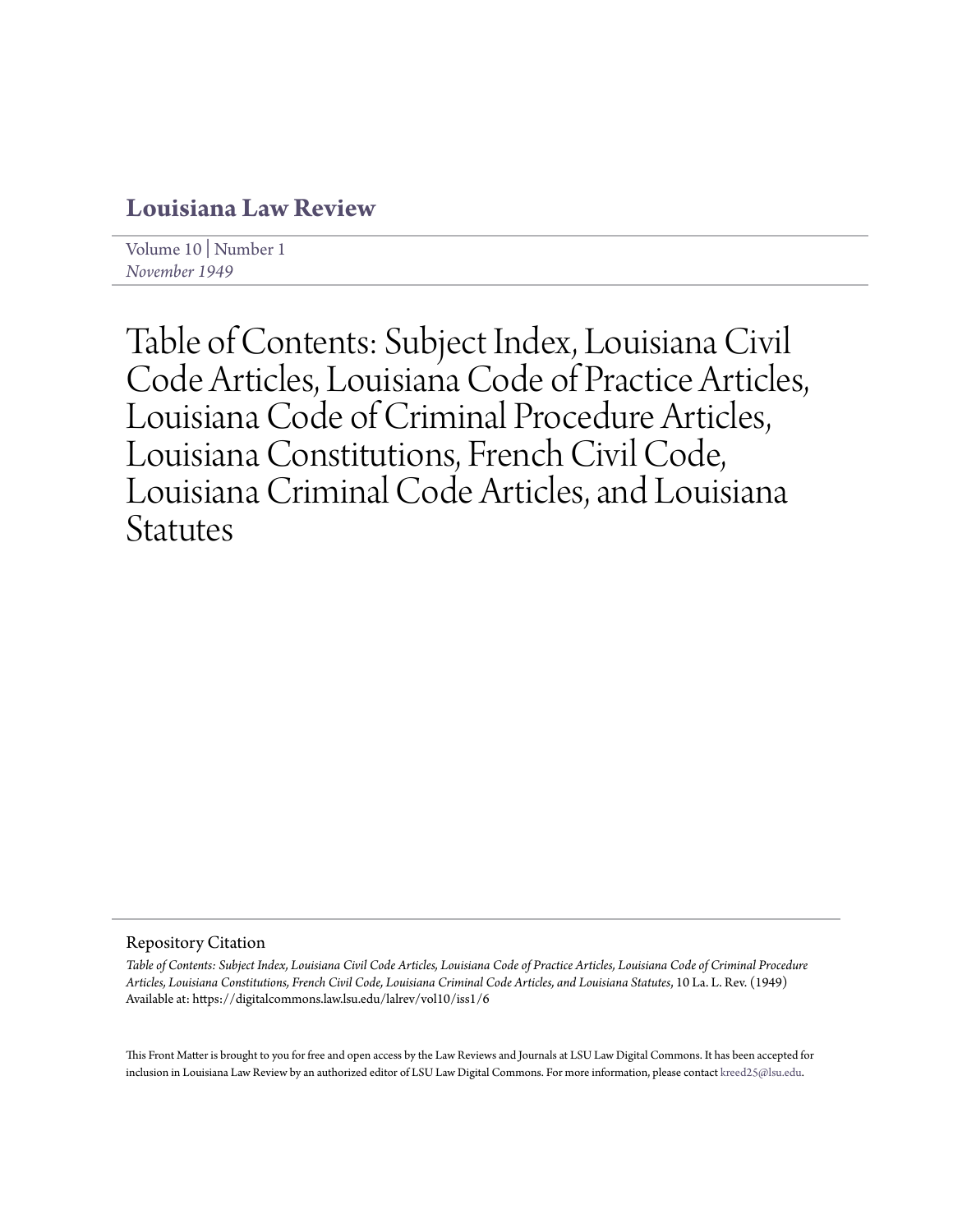**\* LOUISIANA LAW ARTICLES** t **COMMENTS** Italic figures indicate **CASE NOTES**

# **A**

## **PAGE**

#### ADMINISTRATIVE LAW Board of Education  $-$ Allocation of school funds.... $\ddagger$ \*131 Public Service Commission -Constitutional powers ....... **.\*128** School funds, allocation **........** t\*131  $Teaches' contracts - require$ ments for renewal ........... **\*\*128** ADOPTION Succession and descent **-Effect** of a foreign adoption. **.\$\*399 AGENCY** Corporate officials' authority

-Nonperformance of the cor-

#### BILLS **AND NOTES**

| See also Conflict of Laws       |  |
|---------------------------------|--|
| Choice of law rules $+289$      |  |
| Status of possessor of negoti-  |  |
| able paper $+357$               |  |
| -Law determining                |  |
|                                 |  |
| — — English rule $\uparrow$ 361 |  |
| $-$ -Louisiana +*364            |  |
|                                 |  |

#### CIVIL LAW

| Civil Codes                                                      |
|------------------------------------------------------------------|
| $-F$ rench code $\text{108}$                                     |
| $\sim$ German code $1265$                                        |
|                                                                  |
| -Louisiana Civil Code                                            |
| $-$ --Approach to revision:* 59                                  |
| $- - -$ Form  #* 69                                              |
| $-$ - -Objectives <sup>*</sup> 62                                |
| $---$ --- $\rightarrow$ Dolicy considerations. . $\ddagger$ * 66 |
| Common law compared  1431                                        |
| Roman law  1 3                                                   |
| Spanish law $\ldots \ldots \ldots \ldots \ldots \vdots 10$       |
| COMMON LAW                                                       |
| Civil law compared $\ldots$ , $1431$                             |

## **COMMUNITY** PROPERTY

| Marital portion<br>-Effect of separation prior to     |
|-------------------------------------------------------|
| death  *257                                           |
| $-$ Prerequisites  *258                               |
| Post-nuptial transfers of pre-                        |
| nuptial investments $\dots\dots\dots$ $\ddagger$ *155 |
| Property settlement agreements                        |
| -Fraudulent representations of                        |
|                                                       |

|                                | PAGE |
|--------------------------------|------|
| poration's contractual obliga- |      |
|                                |      |

- ALIMONY Alimony after divorce
	- -When both spouses at fault..:\*166 Alimony pendente lite
- -Increase or reduction **........** tp165 **APPEAL AND** ERROR
	- Insufficient charge to jury **..... t\*225** From municipal c **our** t **judg**ments
- -Suspension of sentence **.......** t\*226 ATTRACTIVE **NUISANCE** See *Torts*

#### $\mathbf B$

| Transactions involving foreign     |  |
|------------------------------------|--|
| trade  †290                        |  |
| Uniform Commercial Code-           |  |
| choice of law under $\uparrow$ 278 |  |
| BOARDS AND COMMISSIONS             |  |
| Board of Education                 |  |
| -Allocation of school funds:*131   |  |
| Public Service Commission          |  |

Public Service Commission -Constitutional powers ....... **.\*128**

### $\mathbf C$

Putative marriage affecting.... $\ddagger$ \*155 Sale of property -Effect of failure to record divorce judgment ............. '156 Separate property preserved -Community funds expended in

separate property ........... **\*157**

## COMPARATIVE LAW

| Civil law and common law 1431                      |  |
|----------------------------------------------------|--|
| French Civil Code 1107                             |  |
| German and Swiss Civil Codes. 1265                 |  |
| International public law 1452                      |  |
| Isolation of state laws 1449                       |  |
| Law in the world $1449$                            |  |
| Private laws of western civili-                    |  |
| zation $\ldots \ldots \ldots 11, 1107, 1265, 1431$ |  |
| Roman law significance $\ddagger$ 1                |  |
| Unification of laws #454                           |  |

#### CONFLICT **OF** LAWS

| Agreements in advance confer-  |  |
|--------------------------------|--|
| ring exclusive jurisdiction on |  |
| foreign courts $+293$          |  |
| -Arbitration agreements  1300  |  |
| $-$ English view  †295         |  |
| -Exceptions to invalidity of   |  |
| such agreements  †300          |  |

vii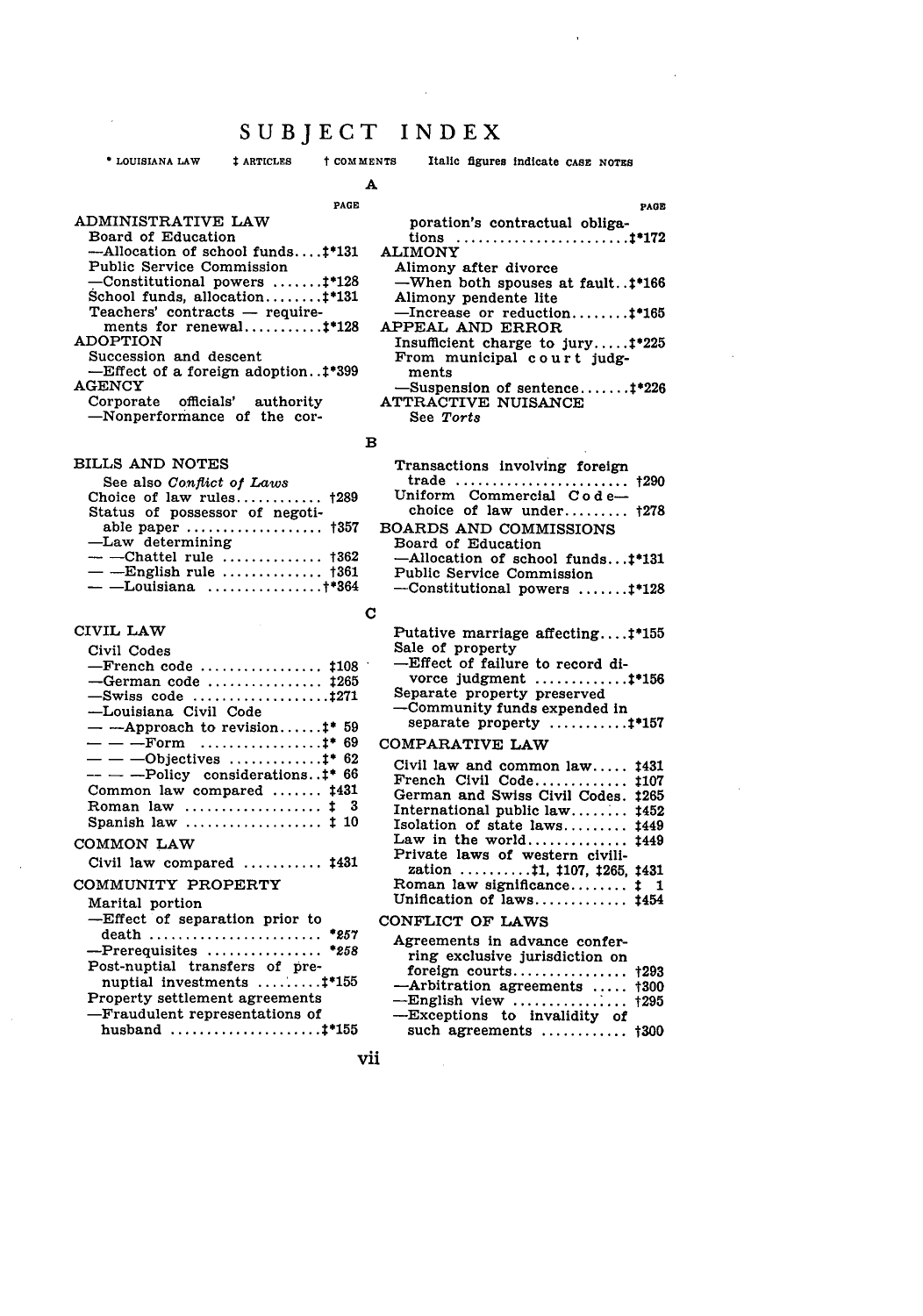**- LOUISIANA** LAW t ARTICLES t **COMMENTS** Italic figures indicate **CASE** NOTES

 $\ddot{\phantom{a}}$ 

 $\hat{\mathcal{L}}$ 

|                                                               | PAGE |
|---------------------------------------------------------------|------|
|                                                               |      |
|                                                               |      |
| -Venue clause in insurance pol-                               |      |
| $icy \dots \dots \dots \dots \dots \dots \dots \dots \dots$   | †295 |
| Bills and notes                                               |      |
| -Applicable law                                               | +289 |
|                                                               |      |
|                                                               | †290 |
| Choice of law                                                 |      |
| -Passage of title to chattels                                 | †286 |
| -To determine status of pos-                                  |      |
| sessor of negotiable paper                                    | +357 |
| -Transactions under federal<br>regulation and control         | †281 |
| -Uniform Commercial Code                                      | †278 |
| Contributory negligence                                       |      |
|                                                               | †367 |
|                                                               | †367 |
|                                                               | †367 |
| ---Burden of proof                                            | +371 |
|                                                               |      |
|                                                               |      |
|                                                               |      |
|                                                               |      |
|                                                               |      |
| Decisions of state courts<br>—Held to be substantive law †328 |      |
|                                                               |      |
| Descent and distribution                                      |      |
| -Assets of estate in several<br>states-computation of forced  |      |
|                                                               | 1525 |
| portion<br>Enforcement of foreign judg-                       |      |
| ments in personam<br>$\sim$                                   |      |
| -Doctrine of reciprocity                                      | +321 |
|                                                               |      |
| $-$ Limitation $$ $1323$<br>$-$ Louisiana view $$ $1*326$     |      |
| $-$ Prima facie evidence $\frac{1319}{201}$                   |      |
| Forum non conveniens theory                                   | +294 |
| Inheritance                                                   |      |
| -Computation of forced portion                                | +525 |
| when assets in several states<br>Limitation of actions        |      |
|                                                               |      |
| --Borrowing statutes  †387<br>--- --Louisiana †*387           |      |
| $-Law$ of forum                                               | †376 |
| -Majority rule                                                | †383 |
| $-$ Statute of limitations $\ldots \ldots$                    | 1374 |
|                                                               |      |
|                                                               |      |
|                                                               |      |
|                                                               |      |
| Long distance torts                                           |      |
| $-Mienation$ of affections                                    | †337 |
| -Applicable law                                               | †329 |
| -Conduct in one state causing                                 |      |
| harm in another $\dots\dots\dots$                             | †330 |
| -Multiple contact torts                                       |      |
| $-$ -Place of acting rule                                     | †336 |
| $-$ Place of harm theory                                      | †331 |
| $-$ Exceptions                                                | +332 |

 $\sim$  .

| PAGE                                                                   |
|------------------------------------------------------------------------|
| --Multistate libel suits                                               |
| $-$ -Choice of law<br>+339                                             |
|                                                                        |
|                                                                        |
|                                                                        |
|                                                                        |
|                                                                        |
|                                                                        |
| †342                                                                   |
|                                                                        |
| Proposed commercial code<br>-Section 1-105<br>+291                     |
| Requirement of substantial con-                                        |
| nection                                                                |
| +351<br>--Insurance contracts<br>+354                                  |
| †346                                                                   |
| +356                                                                   |
| †350                                                                   |
| †276<br>Student symposium                                              |
| 276<br>$\longrightarrow$ Introduction                                  |
| Succession and descent                                                 |
| -Children of a void marriage. †395                                     |
| $-$ Descent of immovables $\uparrow$ 390                               |
|                                                                        |
|                                                                        |
|                                                                        |
| --Inheritance of movables $\uparrow$ 397                               |
| -Legitime-computation when                                             |
| estate assets in several states †525<br>-Personal law of claimant†*392 |
|                                                                        |
| -Rights of one legitimated or                                          |
| adopted in another state +*390<br>- -Legitimation through sub-         |
| sequent marriage  †392                                                 |
| Suits in foreign jurisdictions                                         |
| -Create added expense and in-                                          |
| 1310                                                                   |
| convenience for the defendant<br>--Harassment purposes only<br>†310    |
| $\overline{-}$ Injunctive remedy<br>+302                               |
| $ -$ Grounds commonly urged<br>+305                                    |
| — $-$ Louisiana approach $+$ *313                                      |
| $\qquad$ ---Origin of<br>†304                                          |
| +306                                                                   |
| +307                                                                   |
| +307<br>$-$ -Divorce proceedings                                       |
| Unification of international pub-                                      |
| †454                                                                   |
| Uniform Commercial Code                                                |
| -Federal and state versions<br>+283                                    |
| -Law of the place of contract-<br>†285                                 |
| ing<br>-Law of the place of perform-                                   |
| +285<br>ance                                                           |
| -Obligations of parties to in-                                         |
| struments                                                              |
| $-$ -Law applicable  †289                                              |
| Security interests  †287                                               |
|                                                                        |

 $\ddot{\phantom{0}}$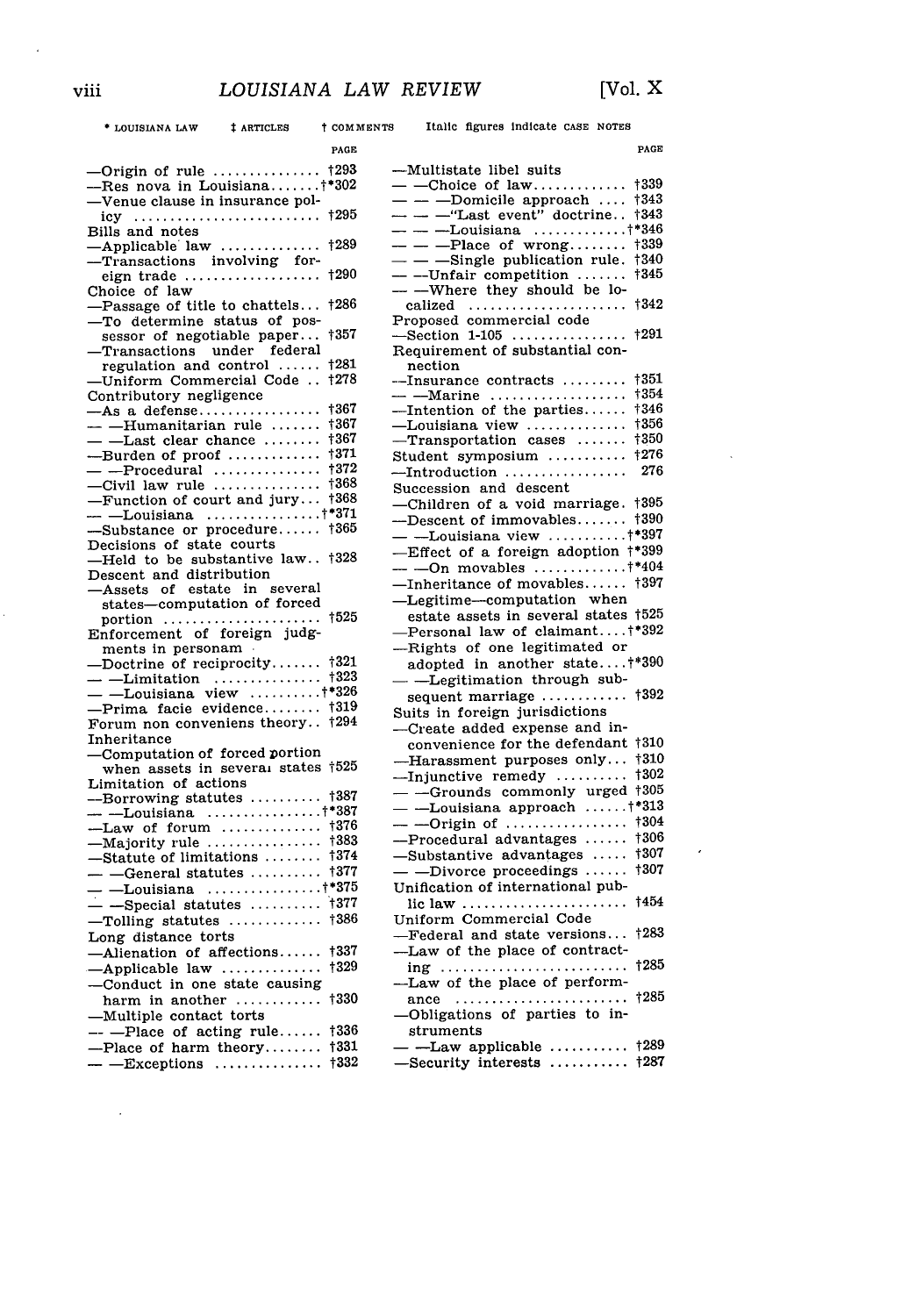$\sim$ 

 $\bar{z}$ 

 $\bullet$ 

 $\ast$  LOUISIANA LAW

 $\bar{z}$ 

| * LOUISIANA LAW                                                                                                                                    | # ARTICLES     | <b>t COMMENTS</b> | Italic figures indicate CASE NOTES                                                                      |
|----------------------------------------------------------------------------------------------------------------------------------------------------|----------------|-------------------|---------------------------------------------------------------------------------------------------------|
|                                                                                                                                                    |                | PAGE              | PAGE                                                                                                    |
| CONSTITUTIONAL LAW                                                                                                                                 |                |                   | -Costs greater than antici-                                                                             |
| Amendments containing more<br>than one purpose<br>$-$ Germane to one purpose $\ddagger$ *227                                                       |                |                   | Deed conveying a mineral in-<br>terest                                                                  |
| Conflicts among interests of<br>states ‡* 54                                                                                                       |                |                   | $-F \text{a}$ lure of a condition $\ddagger$ *173<br>Lesion beyond moiety<br>-As applied to a dation en |
| <sup>1*133</sup> Constitutional interpretation<br>-Presumption of validity of<br>statutes $\ldots \ldots \ldots \ldots \ldots \ldots \ldots 1*136$ |                |                   | -Value of property enhanced                                                                             |
| Due process $\ldots \ldots \ldots \ldots \ldots \ldots 1*136$<br>—Court action in mental cases ‡*137                                               |                |                   | by mineral development  #*172<br>Potestative conditions  #*241                                          |
| $-$ Police power of state‡*136<br>$-$ -Gambling devices $\ddagger$ *139                                                                            |                |                   | CORPORATIONS                                                                                            |
| -Requirements of notice and                                                                                                                        |                |                   | $_{\rm Directors}$                                                                                      |
|                                                                                                                                                    |                |                   | -Fiduciary relationship to cor-<br>poration $\ldots \ldots \ldots \ldots \ldots \ldots$ † 86            |
| -Summary seizure  #139                                                                                                                             |                |                   | Dividends $\uparrow$ * 82                                                                               |
| Ex post facto doctrine<br>$-$ Negligent homicide  *539                                                                                             |                |                   | Liability of directors                                                                                  |
| Free speech                                                                                                                                        |                |                   | -Illegally paid dividends†* 77                                                                          |
| $-$ Peaceful picketing as                                                                                                                          |                | 541               | $\sim$ -Creditor's action  † 75                                                                         |
| -Constitutionality of injunc-                                                                                                                      |                |                   | $-$ -Suggested remedy $\ddagger$ * 76<br>Liability of shareholders                                      |
| tion against peaceful picket-                                                                                                                      |                |                   | -Illegally paid dividends †* 77                                                                         |
| Full faith and credit $* 55$                                                                                                                       |                | 541               | — — "Creditor's bill" †* 77                                                                             |
| $-$ Divorce decree                                                                                                                                 |                | 308               | $-$ -Fraud theory ;* 78                                                                                 |
| Inheritance taxes-jurisdiction                                                                                                                     |                |                   | — —Qualifications of sharehold-                                                                         |
|                                                                                                                                                    |                |                   | ers' liability †* 79                                                                                    |
| Income tax $(Louisiana)$ $\ddagger$ *144                                                                                                           |                |                   | $-$ -Trust fund doctrine †* 77                                                                          |
| Jurisdiction to $\text{tax}$ †*519<br>—Multiple taxation  †*520                                                                                    |                |                   | Nonprofit corporations                                                                                  |
| — — Intangibles †*520                                                                                                                              |                |                   | -Articles of incorporation+*503                                                                         |
| $-$ -Tangibles **520                                                                                                                               |                |                   | -Form guide for incorporation.†*505<br>-Model articles of incorpora-                                    |
| Power of states to prohibit com-                                                                                                                   |                |                   |                                                                                                         |
| binations and agreements in                                                                                                                        |                |                   | Officials' authority                                                                                    |
| restraint of trade<br>Search and seizure                                                                                                           |                | 545               | -In the event of corporation's                                                                          |
| $\qquad$ -Incident of lawful arrest                                                                                                                |                | 546               | non-performance of its con-                                                                             |
| $-$ --Limitations                                                                                                                                  |                | 548               | tractual obligations $\dots\dots\dots$                                                                  |
| -- -- Reasonable or unreason-                                                                                                                      |                |                   | Recovery of illegal dividends                                                                           |
| able                                                                                                                                               |                | 547               | -Liability of directors † 74                                                                            |
| Separation of powers #114                                                                                                                          |                |                   | - Statutory provisions  † 74                                                                            |
| State school funds  #*131                                                                                                                          |                |                   | -Liability of shareholders †* 77<br>- -Fraud theory †* 78                                               |
| World War II bonuses**141                                                                                                                          |                |                   | $-$ Suggested remedy <sup>†*</sup> 82                                                                   |
| <b>CONTRACTS</b>                                                                                                                                   |                |                   | Shareholder ratification of di-                                                                         |
| Conflict of laws                                                                                                                                   |                |                   | rectors' action                                                                                         |
| -Passage of title to chattels †286                                                                                                                 |                |                   | -Ultra vires transactions † 83                                                                          |
| Uniform Commercial Code ap-                                                                                                                        |                |                   | $-$ Voidable transactions $\uparrow$ 85                                                                 |
|                                                                                                                                                    |                |                   | Stockholder ratification of di-                                                                         |
| CONTRIBUTORY NEGLIGENCE                                                                                                                            |                |                   | rectors' action                                                                                         |
| See Conflict of Laws; Torts<br>CONVENTIONAL OBLIGATIONS                                                                                            |                |                   | ---Illegal transactions  † 87<br>COURTS                                                                 |
| Contract for annulment of a no-<br>tarial partition between hus-                                                                                   |                |                   | See also Louisiana Supreme Court<br>Appellate courts                                                    |
| band and wife                                                                                                                                      |                |                   | -Ability to transfer cases #*242                                                                        |
| $-\mathrm{Whether}$<br>$\mathbf{a}$<br>gives a vested interest #*174                                                                               | contingent fee |                   | Juvenile courts                                                                                         |
| Contracts capable of perform-<br>ance                                                                                                              |                |                   | $\sim$ ---Murder by fifteen year                                                                        |
|                                                                                                                                                    |                |                   |                                                                                                         |

 $i\mathbf{x}$ 

 $\mathcal{L}$ 

 $\ddot{\phantom{1}}$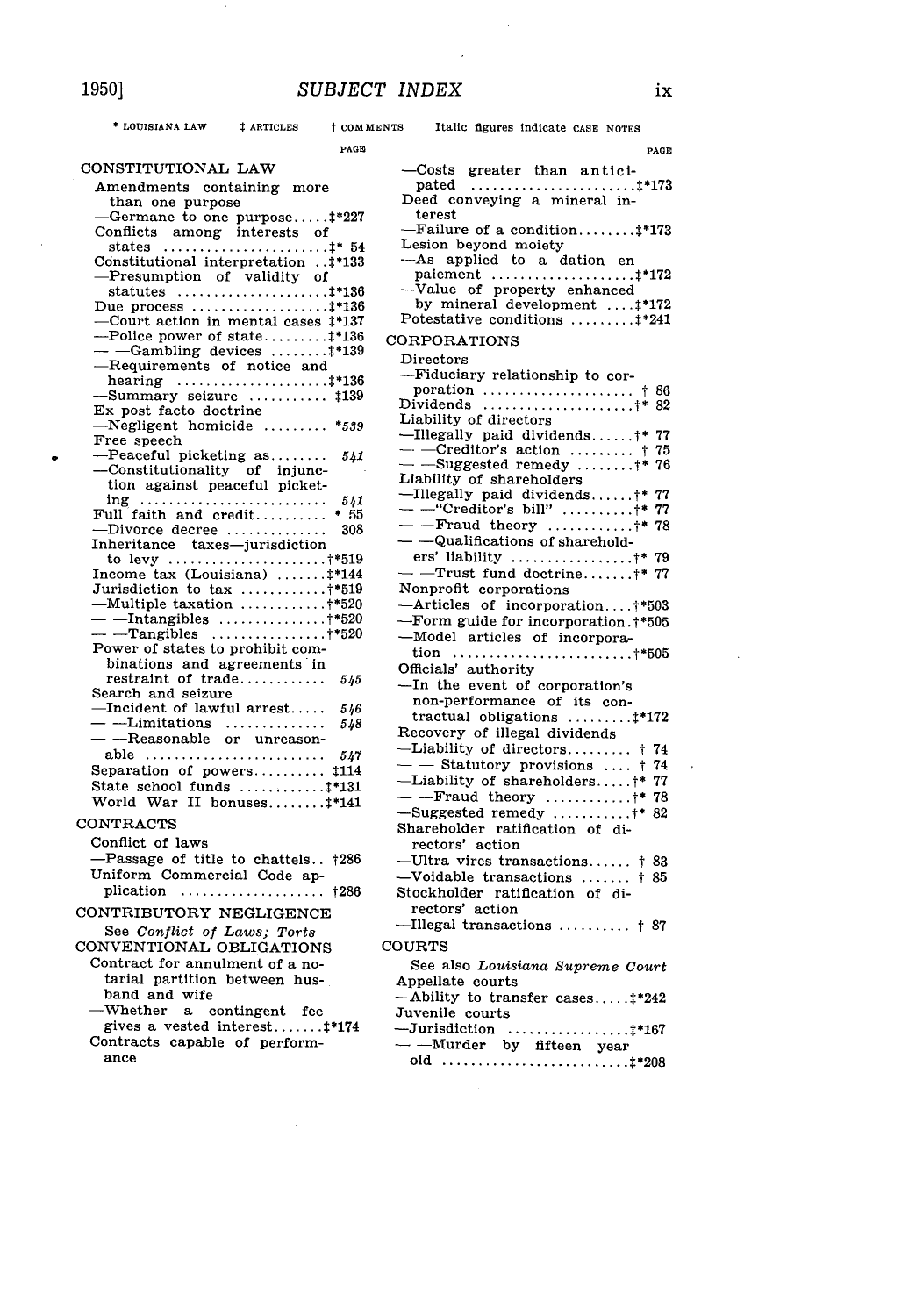$\ddot{\phantom{0}}$ 

| * LOUISIANA LAW                                                                                           | # ARTICLES | † COMMENTS | Italic figures indicate CASE NOTES                                                                                           |
|-----------------------------------------------------------------------------------------------------------|------------|------------|------------------------------------------------------------------------------------------------------------------------------|
|                                                                                                           |            | PAGE       | PAGE                                                                                                                         |
| CRIMINAL LAW AND PROCE-<br>DURE                                                                           |            |            | $\text{-}$ Appeal to racial prejudice†*493<br>--Comment on failure of de-<br>fendant to testify $\ldots \ldots \ldots$ +*487 |
| Aggravated arson<br>-Responsive verdicts ‡*222                                                            |            |            | Indictments                                                                                                                  |
| Appeal<br>-Insufficient charge to jury‡*225                                                               |            |            | $-$ Name of victim ‡*211<br>Insanity as a defense                                                                            |
| Attempted aggravated criminal                                                                             |            |            | -Appointment of a lunacy com-                                                                                                |
| damage to property<br>-By lying in wait with a dan-                                                       |            |            | Jurisdiction                                                                                                                 |
| gerous weapon ‡*202                                                                                       |            |            | $-$ Interstate crimes                                                                                                        |
| Bill of particulars<br>-A restriction upon the charge. <sup>1*213</sup>                                   |            |            | - -Statutory provisions  † 91<br>--Interstate homicides +* 87                                                                |
| $-When$ granted ‡*212<br>Continuance                                                                      |            |            | ----Absence of statutory au-<br>thority $\dots\dots\dots\dots\dots\dots\dots\dots\dots\dots$                                 |
| -Sound discretion of the trial                                                                            |            |            | - -Suggested amendment †* 93                                                                                                 |
| Contributing to the delinquency                                                                           |            |            | Jury venires<br>-Exclusion of class as discrim-                                                                              |
| of a juvenile $\ldots \ldots \ldots \ldots \ldots 1*200$                                                  |            |            | ination ‡*208                                                                                                                |
| Criminal conspiracy<br>$-$ Overt act required $\ddagger$ *204                                             |            |            | Juvenile court<br>-Jurisdiction of murder by fif-                                                                            |
| Criminal neglect of family †*481                                                                          |            |            | Keeping a disorderly house#*200                                                                                              |
| -Desertion and non-support<br>- --Prosecution difficulties †*482                                          |            |            | Long form indictments                                                                                                        |
| --Procedural impediments  +*481                                                                           |            |            | $-Necessary \ averments \ \ldots \ldots \ . \$<br>Motion for new trial                                                       |
| - -Legislative proposal +*482<br>-Prosecution at domicile of                                              |            |            | -Alleged insufficiency of evi-                                                                                               |
| person owing duty of sup-                                                                                 |            |            | -Newly discovered evidence‡*224                                                                                              |
| -Prosecution at domicile of                                                                               |            |            | Motion for severance                                                                                                         |
| person to whom duty of sup-                                                                               |            |            | Defenses antagonistic ‡*217<br>$-Discretion$ of trial judge $\ddagger$ *217                                                  |
| Dangerous weapon                                                                                          |            |            | Murder                                                                                                                       |
| $-Mowing$ machine blades†*203<br>Definition of crimes-certainty                                           |            |            | —Through medium of innocent<br>agent  † 90                                                                                   |
| required                                                                                                  |            |            | Negligent homicide<br>-Ex post facto doctrine                                                                                |
| $-{\rm Immoral}$ purposes $\ddagger$ *200<br>-Indecent behavior with juve-                                |            |            | $-$ -Application<br>*539                                                                                                     |
|                                                                                                           |            |            | Opening statement of district<br>attorney                                                                                    |
| $-$ Reasonable man test $\ddagger$ *198                                                                   |            |            | -Within control of trial judge #*220                                                                                         |
| District attorney's improper re-<br>marks $\ldots \ldots \ldots \ldots \ldots \ldots \ldots \ldots$ +*486 |            |            | Pleas<br>$-Former$ jeopardy ‡*213                                                                                            |
| -Appeals to racial prejudice:*493                                                                         |            |            | Presence of accused during trial                                                                                             |
| -Comment on failure of de-<br>fendant to testify $+487$                                                   |            |            | Burden of $proof$ $+219$<br>-Minutes of court must show                                                                      |
| District attorney's opening<br>statement                                                                  |            |            | that accused was present $\ddagger$ *219                                                                                     |
| $-$ Trial judge controls $\pm$ *220                                                                       |            |            | Recusation of trial judge $\ddagger$ *214<br>Responsive verdicts                                                             |
| Extradition<br>$-$ Requirements for $\ddagger$ *205                                                       |            |            | $-A$ ggravated arson $\ddagger$ *222                                                                                         |
| Failure to produce witnesses,                                                                             |            |            | -Generic offense requirement ‡*221<br>Short form indictments                                                                 |
| comment on ‡*220<br>Failure to support one's minor                                                        |            |            | $-Formal$ defects $\dots\dots\dots\dots\dots\dots$                                                                           |
|                                                                                                           |            |            | Suspended misdemeanor<br>sen-<br>tences                                                                                      |
| Failure to testify, comments on:*220<br>Illegal carrying of concealed                                     |            |            | Cumulative punishment ‡*223                                                                                                  |
| weapons                                                                                                   |            |            | -Partial suspension of sen-                                                                                                  |
| --Concealment of large knife<br>- —Intended use $\dots\dots\dots\dots\dots\dots$                          |            |            | Subsequent convictions ‡*223                                                                                                 |
| Improper remarks of district                                                                              |            |            | Theft                                                                                                                        |
| attorney +*486                                                                                            |            |            | -Basis for fixing penalty+*499                                                                                               |

 $\Delta \sim 10^{11}$  m  $^{-1}$ 

 $\bar{\beta}$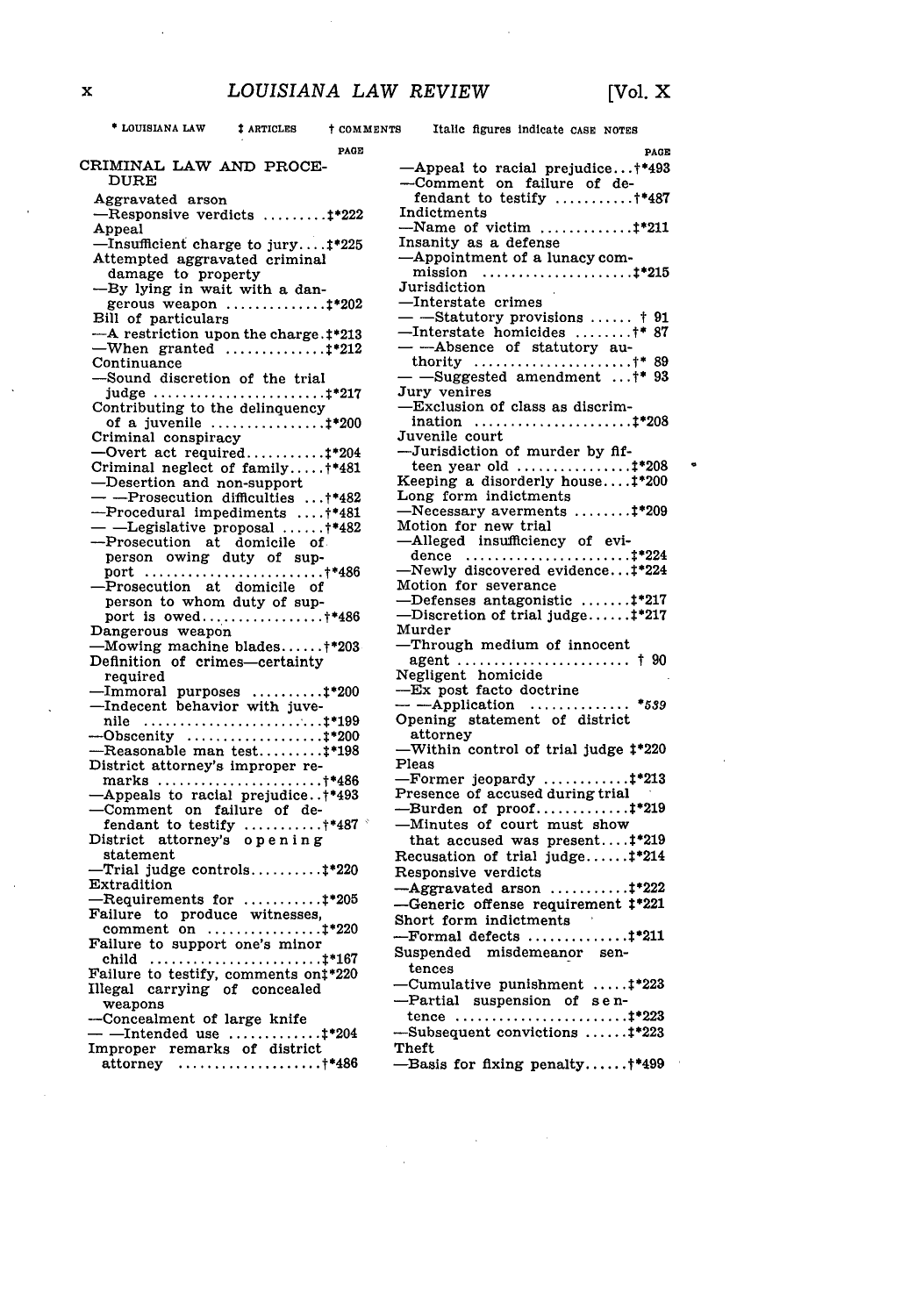**t COMMENTS** 

 $\mathbf{D}$ 

| PAGE                                                 |
|------------------------------------------------------|
| -Effect of inflation upon val-                       |
| ue-penalty ratio $\ldots \ldots \ldots \ldots$ +*498 |
| -Gradation for punishment†*502                       |
| $-$ Grades of **501                                  |
| -Obtaining money by false pre-                       |
|                                                      |
| — —Venue t*206                                       |
| $-$ Penalty clauses †*502                            |
|                                                      |

**‡ ARTICLES** 

#### **DAMAGES**

| Quantum meruit                        |
|---------------------------------------|
| -Effect of clients' terminating       |
|                                       |
| When claim liquidated $\ddagger$ *174 |
| DIVORCE--SEPARATION FROM              |
| BED AND BOARD                         |
| Alimony after divorce                 |
| -When both spouses at fault:*166      |
| Custody of children after di-         |
| vorce                                 |
| -Divided custody $\ddagger$ *171      |
| -Habeas corpus proceeding:*169        |
| Evidence of reconciliation            |
|                                       |
| Intrastate jurisdiction or venue      |
| -Matrimonial domicile  #*163          |
|                                       |

**EVIDENCE** Burden of proof -Outstanding good title....... :\* 181 Rescission for nonperformance -Testimony outside of con-

#### **HOMESTEAD See Property**

#### **ILLEGITIMATES** Acknowledgment of miscegenous illegitimates ............. #\*152 Paternal authority -Over adulterous illegitimates <sup>+</sup>168 **INHERITANCE** Forced portion -Computation when estate assets in several states ........ †525 **INJUNCTION** Against peaceful picketing.... 541 Against suits in foreign juris- $-L$ ouisiana's approach ........†\*313

| --Procedural advantages  †306     |  |
|-----------------------------------|--|
| -Recognition by other states †317 |  |
| -Solely for harassment pur-       |  |
|                                   |  |

|                                  | PAGE  |
|----------------------------------|-------|
| --Penalty for grades of $+498$   |       |
| Time of commission of crime *540 |       |
| Venue                            |       |
| -Tuternarich crimes              | +* 90 |

Italic figures indicate CASE NOTES

Interparish crimes ..........+\* 89 **CUSTODY OF CHILDREN** 

## See Divorce-Separation from Bed and Board

#### -Possibility of wife establishing a separate domicile....... #\*163 Jurisdiction and recognition -Policy considerations ........ #\* 54  $-\tilde{E}$ fforts to discourage ....... $\ddagger$ \* 55 -Full faith and credit device. . #\* 55 Separation in fact  $-Fault$  not an issue .......... $\ddagger$ \*164 Voluntary at inception....... #\*164 Suits in foreign jurisdiction -To gain substantive advan-**DONATIONS** Remunerative donations.  $-$ Services of a child........... $\ddagger$ \*151

## $\mathbf{E}$

## **EXTRADITION**

## Requirements

 $-$ Requisition papers ......... $+206$ 

## $\mathbf H$

I

| -Substantive advantages  †307<br>-That create added expense<br>and inconvenience for the de-<br>fendant $\text{+310}$ |
|-----------------------------------------------------------------------------------------------------------------------|
| <b>INSURANCE</b>                                                                                                      |
| Builder's risk policies #*240<br>Defense of lack of coverage                                                          |
| -Despite an incontestability<br>Extended insurance                                                                    |
| $-$ In default of payments $+352$                                                                                     |
| Fire policy                                                                                                           |
| -Withholding of material                                                                                              |
|                                                                                                                       |
| Permanent disability                                                                                                  |
| -Of planter or farm manager. <sup>†*198</sup>                                                                         |
| Policy dividends                                                                                                      |
| -Conditioned upon payment of                                                                                          |
| premiums $\ldots \ldots \ldots \ldots \ldots \ldots 1*196$                                                            |

## 1950]

\* LOUISIANA LAW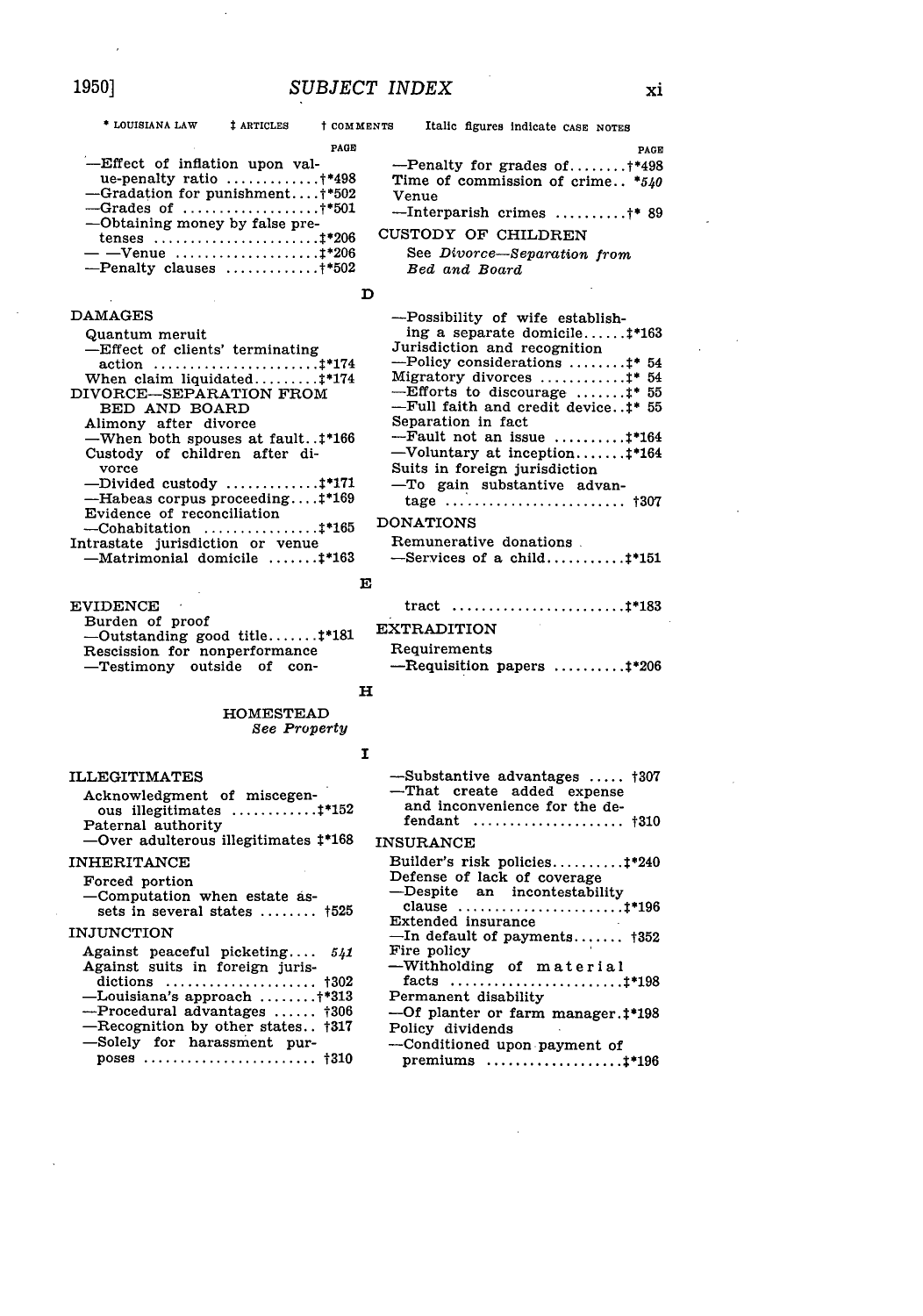$\cdot$  $\overline{a}$ 

| # ARTICLES<br><b>t COMMENTS</b><br>* LOUISIANA LAW                                                                                                                                                                                                                         | Italic figures indicate CASE NOTES                                                                                                                                                                                                                                                                                                       |
|----------------------------------------------------------------------------------------------------------------------------------------------------------------------------------------------------------------------------------------------------------------------------|------------------------------------------------------------------------------------------------------------------------------------------------------------------------------------------------------------------------------------------------------------------------------------------------------------------------------------------|
| PAGE                                                                                                                                                                                                                                                                       | PAGE                                                                                                                                                                                                                                                                                                                                     |
| Venue clause                                                                                                                                                                                                                                                               | Workmen's compensation<br>--Insurer's right to indemnity:* 43                                                                                                                                                                                                                                                                            |
| "With permission of the named<br>insured" covering uses of au-<br>tomobile<br>-Vehicle removed for unau-<br>thorized purpose  #*197<br>J                                                                                                                                   | INTERNATIONAL LAW<br>International unification  #15, #454<br>Private laws of western civili-<br>zation 11, 1107, 1265, 1431<br>Public law $\ldots \ldots \ldots \ldots \ldots \ldots$ $\sharp$ 452                                                                                                                                       |
|                                                                                                                                                                                                                                                                            |                                                                                                                                                                                                                                                                                                                                          |
| JUDGMENT<br>Foreign judgments in per-<br>sonam<br>-Enforcement of $\uparrow$ 319<br>- -Doctrine of reciprocity $\textcolor{red}{\uparrow}321$<br>JURISDICTION<br>See also Conflict of Laws<br>Agreements in advance confer-<br>ring exclusive jurisdiction on              | Choice of forum afforded to a<br>plaintiff<br>--Remedies against abuse †303<br>Death taxes †*519<br>Juvenile courts<br>-Father's obligation of alimony<br>- ----Liability to his children#*166<br>-Murder by fifteen year old:*208<br>Louisiana Supreme Court<br>$-$ Extent of jurisdiction $\pm$ *436<br>Ratione personae               |
| Appellate jurisdiction<br>--- Ability of appellate courts to<br>transfer suits $\ddagger$ *242<br>$-$ Amount involved ‡*242<br>-Failure to show affirmatively $\ddagger$ *243<br>—From courts of limited juris-<br>-Third party aggrieved #*247                            | -Under gambling abatement<br>Suits in personam<br>--Possible places of instigating<br>suits  †302<br>To levy inheritance taxes #*159<br>Venue<br>-Theft by obtaining money by<br>false pretenses  #*206                                                                                                                                  |
| L                                                                                                                                                                                                                                                                          |                                                                                                                                                                                                                                                                                                                                          |
| LABOR LAW<br>541<br>$Picketing - peaceful$                                                                                                                                                                                                                                 | $-$ Single publication theory $\dagger 340$                                                                                                                                                                                                                                                                                              |
| —Constitutionality of injunction<br>541<br>against<br>541<br>$-For$ unlawful purpose<br>—Identification of free speech<br>541<br>with<br>-In violation of state anti-<br>541<br>trust law $\ldots$<br>541<br>--Power of states to regulate                                 | LIENS AND PRIVILEGES<br>Statutory liens<br>-Conditions for its ranking pri-<br>LIMITATION OF ACTIONS<br>Revival of an action<br>-Subsequent acknowledgment. †328<br>Tolling statutes  †386                                                                                                                                               |
| $_{\rm LEASE}$                                                                                                                                                                                                                                                             | LOCAL GOVERNMENT                                                                                                                                                                                                                                                                                                                         |
| Cancellation<br>-Failure to pay rent promptly $\ddagger$ *185<br>Notice of renewal<br>-Waiver of $\dots\dots\dots\dots\dots\dots4*185$                                                                                                                                     | Bond issue<br>Municipal property<br>-Sale of unused property #*232                                                                                                                                                                                                                                                                       |
| <b>LEGISLATION</b><br>See also Conflict of Laws<br>Criminal neglect of family<br>-Legislative proposal to cure<br>procedural defects  +*482<br>Uniform laws<br>-Choice of law under the Uni-<br>form Commercial Code $1278$<br>LIBEL AND SLANDER<br>Multistate libel suits | Organization and boundaries<br>$-$ Annexations $\ddagger$ *229<br>$--$ Country clubs $\ddagger$ *230<br>---Industrial districts $\ddagger$ *228<br>$-$ Parochial tax rates $\ddagger$ *229<br>-Validity of city-parish gov-<br>Right to public office<br>-Effect of civil service on the<br>State's power over municipal<br>corporations |

 $\hat{\mathcal{A}}$ 

xii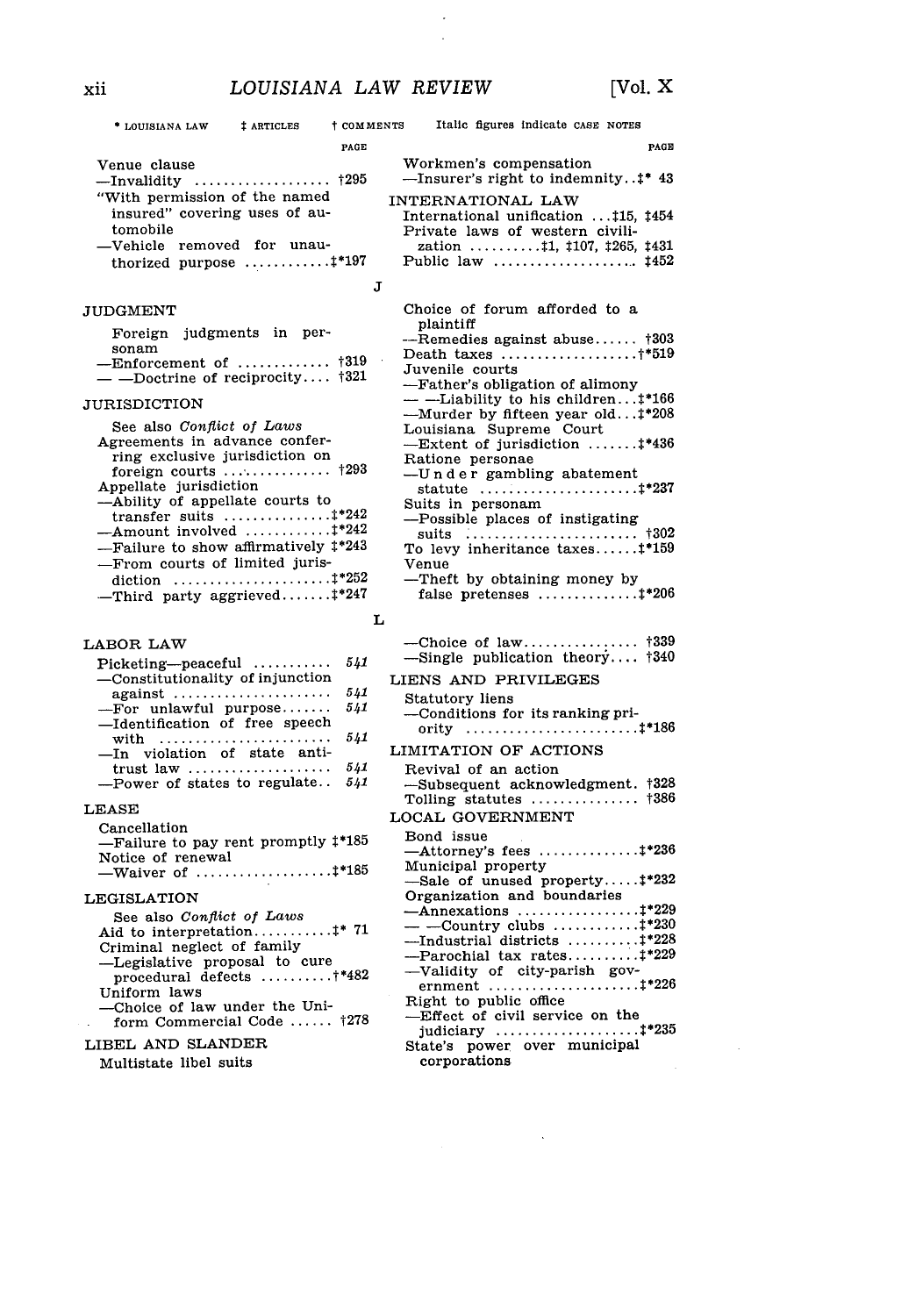<sup>†</sup> COMMENTS

PAGE

**DACE** -Effect of fourteenth amend-Taxpayer's actions -Failure of public officers to perform discretionary acts...#\*233 Zoning --Building permits ............. #\*231 **MARRIAGE** Celebration -Three-day delay after issuance of license ................ #\*159 Distinguished from an ordinary Insane persons -Capacity and freedom of con-

--"Mistake respecting the per-

Putative marriage .............. #\*155

-Test of good faith........... $\ddagger$ \*162

Abandoned oil wells............. #\*158

**‡ ARTICLES** 

LOUISIANA STATE LAW IN-**STITUTE** Revision of the Civil Code..... <sup>+</sup> 59 LOUISIANA SUPREME COURT Process of decision ............ #\*461 Statistical survey for the 1948-Work of, for the 1948-1949 term #\*120

Italic figures indicate CASE NOTES

## $\mathbf M$

Doctrine of contiguous estates -Royalty per se  $\dots\dots\dots\dots\dots$ Lease -Protection of mineral lessee's interests  $\dots\dots\dots\dots\dots\dots\dots$ Lesion Mineral value considered ....<sup>1\*159</sup> Mineral rights -As applied in case of an action of lesion beyond moiety  $\ddagger$ \*172 Ownership of royalty interests  $-$ Transfer to trustees ......... $+$ \*157 **MOTIONS** For new trial -Alleged insufficiency of evidence  $\ldots \ldots \ldots \ldots \ldots \ldots \ldots \ldots \ldots 1^{*224}$ 

## N

NEGOTIABLE INSTRUMENTS See Bills and Notes NONPROFIT CORPORATIONS See Corporations **NUISANCE** See Torts

## PARENT AND CHILD

NEGLIGENT HOMICIDE

MINES AND MINERALS

**NEGLIGENCE** 

dure

See Torts

Custody after separation or divorce -Dividing custody of child....#\*171

See Criminal Law and Proce-

- Filiation -Acknowledgment of illegiti-
- -Presumption of legitimate fil-
- Maternal authority -Lack of father's authority over incestuous and adulterous illegitimates .............. #\*169
- Paternal authority and tutorship
- -Illegitimate child not acknowledged by father ........ #\*169 -Over adulterous illegitimate.1\*168

#### **PARTNERSHIP**

Family partnerships -"Original capital" test ...... 96 -"Vital services" test ........ 97

#### Provision for distribution upon death of a partner Effect upon good will........‡\*171

#### PLEADING AND PRACTICE

Actions -Possessory action  $-$ Proof of possession....... $\pm$ \*251 Amendment of petition ........ #\*237 Appellate jurisdiction Amount involved  $\dots\dots\dots\dots$ Damages for physical injuries#\*244 -Duty to file transcript of ap--Appellee's remedy upon -Execution of judgment upon the abandonment of appeal..:\*246 Failure to show affirmatively.#\*243 Plurality of points............ #\*243 Third party aggrieved........#\*247 -Transferral of suits between

appellate courts and the su-

1950]

\* LOUISIANA LAW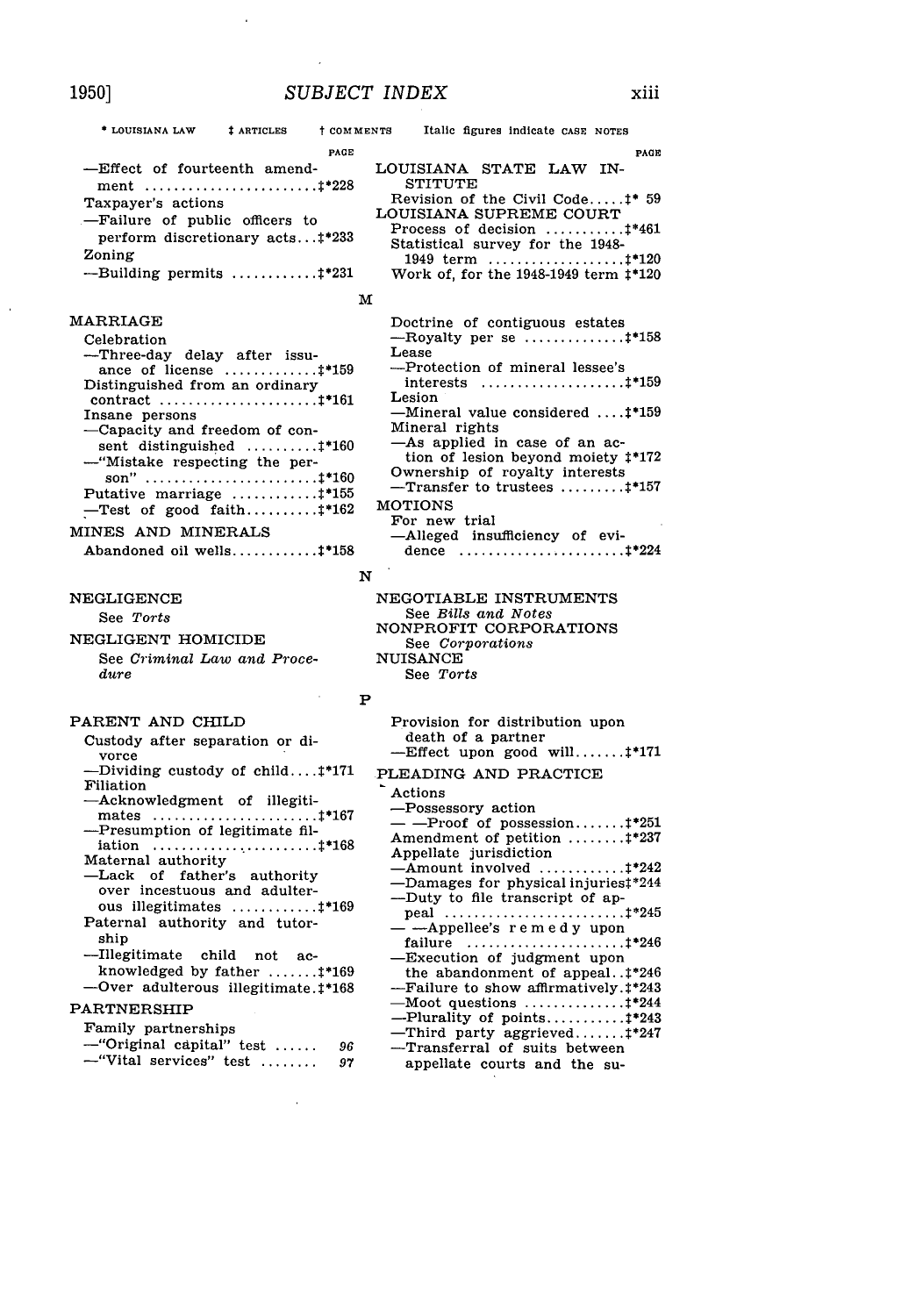**-** LOUISIANA LAW **:** ARTICLES t **COMMENTS** Italic figures indicate **CASE NOTES**

 $\bar{z}$  $\bar{z}$  $\ddot{\phantom{a}}$ 

 $\bar{\lambda}$ 

 $\overline{a}$ 

| PAGE                                                                                                                                                                                                                                                                                                                                                                                                                                                                                                                                                                                                                                                                                                                                                                      |                                                                                                                                                                                                                                                                                                                                                                                                                                                                                                                                                                                                                                                                                                                                                                                                                                                                                                                                                                                                                                                      |
|---------------------------------------------------------------------------------------------------------------------------------------------------------------------------------------------------------------------------------------------------------------------------------------------------------------------------------------------------------------------------------------------------------------------------------------------------------------------------------------------------------------------------------------------------------------------------------------------------------------------------------------------------------------------------------------------------------------------------------------------------------------------------|------------------------------------------------------------------------------------------------------------------------------------------------------------------------------------------------------------------------------------------------------------------------------------------------------------------------------------------------------------------------------------------------------------------------------------------------------------------------------------------------------------------------------------------------------------------------------------------------------------------------------------------------------------------------------------------------------------------------------------------------------------------------------------------------------------------------------------------------------------------------------------------------------------------------------------------------------------------------------------------------------------------------------------------------------|
| preme court  #*241<br>Exceptions<br>-No cause of action<br>- - Raising contributory neg-<br>-No right and no cause of ac-<br>$-$ Res judicata $+$ *241<br>Homestead exemptions<br>-Exemptions from seizure :*249<br>Inconsistent causes of actions<br>Jurisdiction ratione personae<br>-Under gambling abatement<br>Supervisory procedure<br>$-$ -Time of filing $\uparrow$ *249<br>Taxpayers' actions<br>-Failure of public officers to<br>perform discretionary acts#*233<br><b>PRESCRIPTION</b><br>See also Conflict of Laws<br>Acquirendi causa<br>--Entry on part of an estate:*178<br>--Possession-adverse or pre-<br>Limitation of actions in the<br>conflict of laws $\uparrow$ 374<br>Possession<br>--Adverse or precarious  1*179<br>-Change from precarious to | PAGE<br>Homestead exemptions<br>$-Rights$ to assert $\ddagger$ *249<br>Homestead tax exemption<br>$-$ Amendments to law $1*406$<br>-Definition of terms<br>-- ---Head of family or person<br>having dependents $\dots\dots\dots\dots$<br>-- -- "Homestead, bona fide" :* 409<br>-- - "Owned and occupied":*412<br>$-$ Development of law $+405$<br>-Forfeiture and redemption to<br>state  1*426<br>-Louisiana provisions com-<br>pared with those of other<br>-Municipal taxes not included. <sup>†*406</sup><br>$-$ Provisions of law $\ddagger$ *406<br>$-$ Reimbursement to taxing<br>$-$ Tax day problem $\ddagger$ *428<br>$-$ Taxes subject to $\dots\dots\dots\dots$<br>Municipal property<br>-Sale of unused property $\ddagger$ *232<br>Occupancy<br>-After abandonment  #*177<br>Partnership property<br>Proof of title<br>$-$ Admissions of defendant $\pm$ *251<br>Statutory dedication of a street<br>-Revocation of dedication:*176<br>$-$ -To whom it reverts $\ddagger$ *177<br>Timber contracts<br>-Effect of rights of way provi- |
|                                                                                                                                                                                                                                                                                                                                                                                                                                                                                                                                                                                                                                                                                                                                                                           | sion on the removal terms#*176                                                                                                                                                                                                                                                                                                                                                                                                                                                                                                                                                                                                                                                                                                                                                                                                                                                                                                                                                                                                                       |
| <b>PROPERTY</b><br>See also Community Property<br>Construction on river bank<br>-Navigable rivers  1*175<br>$-$ Removal $\ddagger$ *175                                                                                                                                                                                                                                                                                                                                                                                                                                                                                                                                                                                                                                   | $-$ Time for removal <sup>1*176</sup><br>Widow's homestead<br>-Granted in interest of soci-                                                                                                                                                                                                                                                                                                                                                                                                                                                                                                                                                                                                                                                                                                                                                                                                                                                                                                                                                          |

## R

#### RECORDS Divorces

-Failure to record ............ 2\*184

### **S**

 $\mathbf{r}$ 

| true value of property $\ddagger$ *183            |
|---------------------------------------------------|
| Merchantable title                                |
| --Public auction $\dots\dots\dots\dots\dots\dots$ |
| -Suggestive of serious litiga-                    |
| tion                                              |
| $-$ -Effect of vendee's refusal                   |
|                                                   |
| -Title by acquisitive prescrip-                   |
|                                                   |
| Property description                              |
| $-$ Omnibus description <sup>†*180</sup>          |
| Public records                                    |
| --Failure to record divorce <sup>1*184</sup>      |
|                                                   |

#### **SALES**

 $\bar{z}$ 

| Adjudications to the state for<br>lack of highest bidders at a |
|----------------------------------------------------------------|
|                                                                |
| Dation en paiement                                             |
| -Lesion beyond moiety $\ddagger$ *172                          |
| Homestead associations                                         |
| -Generous legislative policy:*182                              |
| International sales $\dots\dots\dots\dots$ $\downarrow$ 19     |
| Lesion beyond moiety                                           |
| -As applied to a dation en                                     |
| paiement $\dots\dots\dots\dots\dots\dots\dots4*183$            |
| -Effect of mineral values on                                   |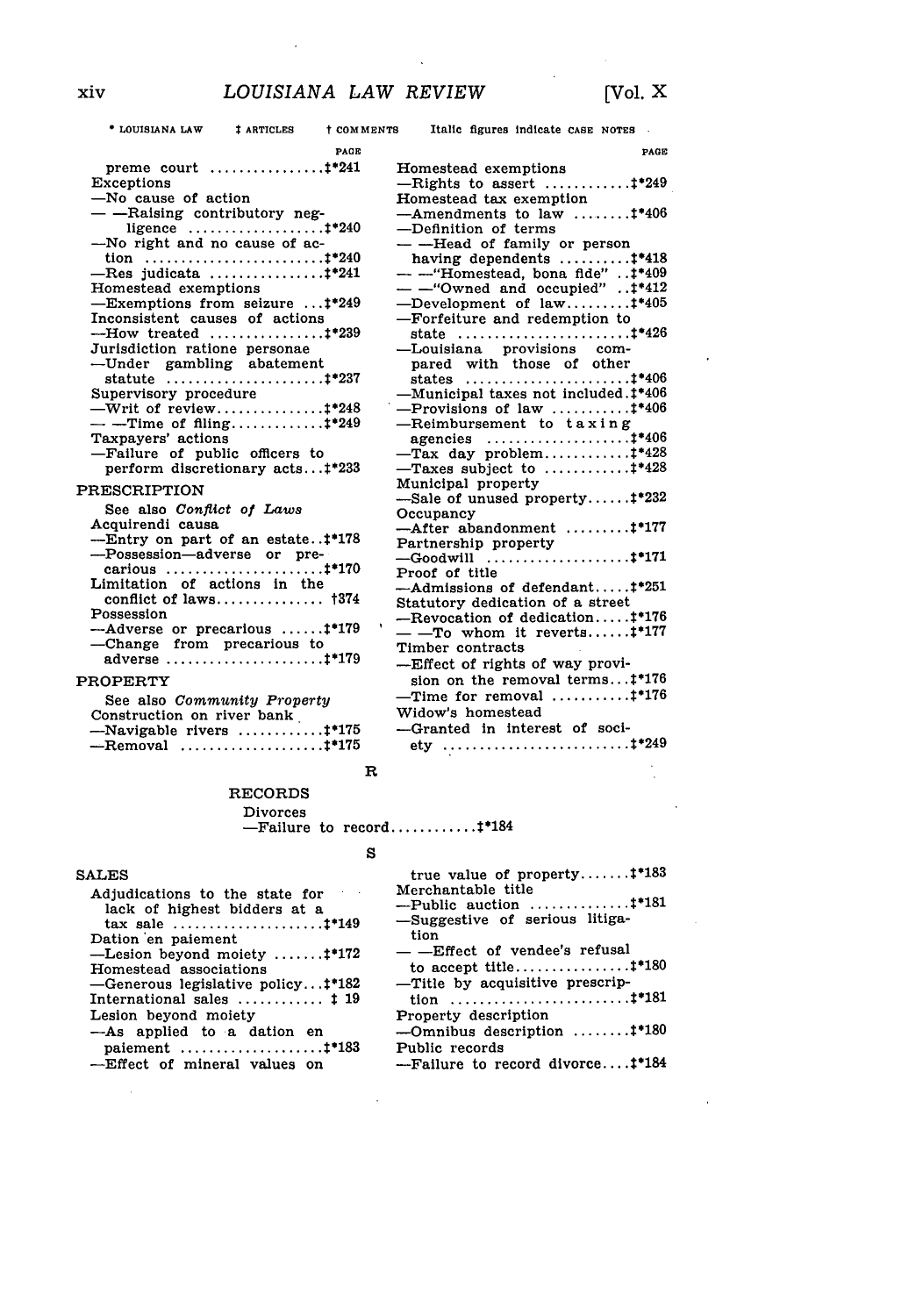| # ARTICLES<br>$+$ $\sim$ $+$ $\sim$ $\sim$ $\sim$ $\sim$ $\sim$ $\sim$ $\sim$<br>* LOUISIANA LAW                                                                                                                                                                                                                                                                                                                                                                                                                                                                                                                                                   | Italic figures indicate CASE NOTES                                                                                                                                                                                                                                                                                                                                                                                                                                                     |
|----------------------------------------------------------------------------------------------------------------------------------------------------------------------------------------------------------------------------------------------------------------------------------------------------------------------------------------------------------------------------------------------------------------------------------------------------------------------------------------------------------------------------------------------------------------------------------------------------------------------------------------------------|----------------------------------------------------------------------------------------------------------------------------------------------------------------------------------------------------------------------------------------------------------------------------------------------------------------------------------------------------------------------------------------------------------------------------------------------------------------------------------------|
| PAGE<br>Rescission for non-performance                                                                                                                                                                                                                                                                                                                                                                                                                                                                                                                                                                                                             | PAGE<br>-Used to force non-union men                                                                                                                                                                                                                                                                                                                                                                                                                                                   |
| --Testimony outside of con-<br>Tax sales<br>--Certificates of redemption#*150                                                                                                                                                                                                                                                                                                                                                                                                                                                                                                                                                                      | to join union<br>541<br>SUCCESSIONS AND DESCENT<br>Conflict of laws                                                                                                                                                                                                                                                                                                                                                                                                                    |
| --Delinquent taxes **148<br>$-$ Real property $\ddagger$ *148<br>$-$ Redemption $\ddagger$ *148<br>Warranty<br>-Against eviction<br>— — An outstanding good title. <sup>†*181</sup>                                                                                                                                                                                                                                                                                                                                                                                                                                                                | -Forced portion computation<br>when estate assets in several<br>--Inheritance of movables †397<br>Effect of a foreign adoption $+$ *399<br>Forced portion<br>-Computation when assets in                                                                                                                                                                                                                                                                                               |
| SCHOOLS AND SCHOOL<br><b>DISTRICTS</b>                                                                                                                                                                                                                                                                                                                                                                                                                                                                                                                                                                                                             | several states $\ldots \ldots \ldots \ldots$ $\ddagger$ 525<br>Heirs                                                                                                                                                                                                                                                                                                                                                                                                                   |
| School funds allocation  1*131<br>Teachers' contracts-require-<br>ments for renewal $\dots\dots\dots\dots$                                                                                                                                                                                                                                                                                                                                                                                                                                                                                                                                         | $-$ Beneficiary heir $\ddagger$ *151<br>—Time heirs become co-owners.‡*154<br>Legitime<br>-Computation when assets in                                                                                                                                                                                                                                                                                                                                                                  |
| SEARCH AND SEIZURE                                                                                                                                                                                                                                                                                                                                                                                                                                                                                                                                                                                                                                 | several states $\ldots \ldots \ldots \ldots \cdot 1525$<br>Marital portion                                                                                                                                                                                                                                                                                                                                                                                                             |
| $Incident$ of lawful $arrest.$<br>546<br>$-$ Extension of search<br>550<br>$-Limitations$<br>548                                                                                                                                                                                                                                                                                                                                                                                                                                                                                                                                                   | -Effect of voluntary separa-<br>tion of spouses $\ldots \ldots \ldots \ldots 1^{*154}$                                                                                                                                                                                                                                                                                                                                                                                                 |
| --Reasonable or unreasonable.<br>547<br>$-Without warrant \dots \dots$<br>547<br>Secondary boycotts                                                                                                                                                                                                                                                                                                                                                                                                                                                                                                                                                | Rights of children of a void<br>marriage  †395<br>Rights of one legitimated or<br>adopted in another state†*390                                                                                                                                                                                                                                                                                                                                                                        |
|                                                                                                                                                                                                                                                                                                                                                                                                                                                                                                                                                                                                                                                    | т                                                                                                                                                                                                                                                                                                                                                                                                                                                                                      |
| <b>TAXATION</b><br>$-$ Jurisdiction to levy †519<br>Homestead tax exemption<br>$-$ Amendments to law $\ddagger$ *406<br>-Definition of terms<br>- -Head of family or person<br>having dependents $\dots\dots\dots\dots$<br>$-$ -"Homestead, bona fide" $\ddagger$ *409<br>$-$ -"Owned and occupied" $\ddagger$ *412<br>$-$ Development of law $\ddagger$ *405                                                                                                                                                                                                                                                                                      | --Installment payments  #144<br>-Premiums on sale of bonds 1145<br>Inheritance taxes<br>$-Jurisdiction to levy \ldots$<br>--Multiple taxation †*520<br>Severance taxes (Louisiana)‡* 33<br>Tax planning for estates (book<br>$rev.)$<br>563<br>Tax sales (Louisiana)<br>$-$ Redemption #*148<br>--To state                                                                                                                                                                             |
| -Forfeiture and redemption of                                                                                                                                                                                                                                                                                                                                                                                                                                                                                                                                                                                                                      | $-$ --Certificates of redemption. $\ddagger$ *150<br>TORTS                                                                                                                                                                                                                                                                                                                                                                                                                             |
| -Louisiana provisions com-<br>pared to those of other states.#*406<br>--Municipal taxes not included $\ddagger$ *406<br>-Parish tax assessors, political<br>considerations $\ldots \ldots \ldots \ldots \ldots 1^{*408}$<br>-Provisions of law #*406<br>-Reimbursement to taxing<br>agencies $\ldots \ldots \ldots \ldots \ldots \ldots \ldots 1^{*406}$<br>$-Surviving$ spouse $\ddagger$ *423<br>$-$ Taxes subject to $+$ *428<br>Horsepower tax  #*147<br>Income tax $(Louisiana)$ $\ddagger$ *143<br>-Deduction for federal taxes:*143<br>$-Family$ partnerships<br>96<br>$-$ -"Donee partner"<br>99<br>$-$ -Tax deductibility $\ddagger$ *145 | -Applied to trespassing chil-<br>--Bodies of water within eye-<br>shot of property line $\ldots \ldots \ldots 1*189$<br>$-$ Factors constituting +*473<br>— — Burden on landowner†*478<br>- - - Children's presence antici-<br>-- Danger great and unusual. +*473<br>--- Usefulness compared to<br>danger $\ldots \ldots \ldots \ldots \ldots \ldots \ldots \ldots$ +*477<br>-Contributory negligence  †*480<br>-Electrical equipment +*478<br>-Highway users +*475<br>$-$ Ponds +*473 |
| Income tax (United States)                                                                                                                                                                                                                                                                                                                                                                                                                                                                                                                                                                                                                         | -Railroad property +*477                                                                                                                                                                                                                                                                                                                                                                                                                                                               |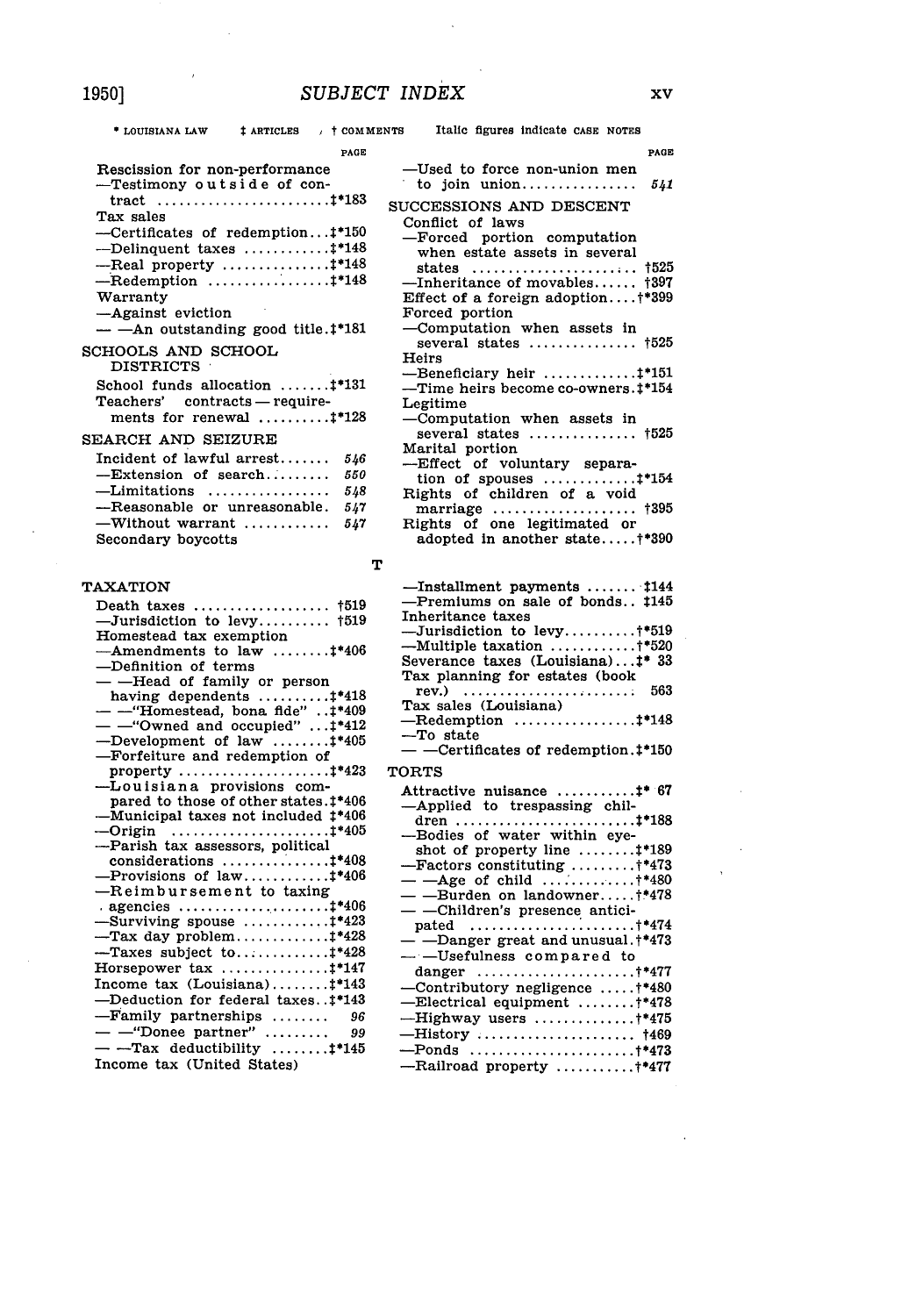$\sim$ 

| PAGE                                                        |
|-------------------------------------------------------------|
|                                                             |
| $-$ Trespass upon land $+$ *472                             |
| $-$ Turntable cases  †470                                   |
| Visibility of attractive nui-                               |
| sance †*476                                                 |
| Automobile stolen-liability of                              |
| owner<br>554                                                |
| Conduct in one state causing                                |
| harm in another                                             |
| --Which law determines liabil-                              |
|                                                             |
| Contributory negligence                                     |
| $-As$ a defense<br>+367                                     |
| --Burden of proof<br>+371                                   |
| -Discovered peril  #*193                                    |
| -Function of court and jury †369                            |
| -Substance or procedure<br>+365                             |
| Defamation                                                  |
| $-$ Interests protected  †343                               |
| Federal Tort Claims Act                                     |
| $-Jurisdiction$                                             |
| 94<br>-Members of armed forces                              |
| 94                                                          |
| -Sovereignty immunity waived<br>94                          |
| Inducing breach of contract                                 |
| -Not a recognized wrong in                                  |
|                                                             |
|                                                             |
| vacy                                                        |
|                                                             |
| --Interests protected  †343<br>Landowner's liability        |
| $-$ To trespassing children $\ddagger$ *188                 |
| Last clear chance $\updownarrow$ 67                         |
| Liability of car owner                                      |
| $-A$ gency doctrine<br>556                                  |
| --Dangerous instrumentality                                 |
| doctrine<br>558                                             |
| -"Family purpose" doctrine<br>557                           |
| -For injuries to third per-                                 |
| sons<br>554                                                 |
|                                                             |
| - - - Extension of liability to<br>injuries by thief<br>554 |
| - - Insolvency of non-owner                                 |
| drivers<br>554                                              |
| --Protection of owner                                       |
| through insurance<br>554                                    |
| -Louisiana view<br>*560                                     |
|                                                             |
| w                                                           |

# WORKMEN'S COMPENSATION

| Dependency upon deceased<br>worker      |
|-----------------------------------------|
| -Wife and minor children #194           |
| Expectation or hope of future           |
|                                         |
| Hazardous nature of business of         |
| principal or contractor $\ddagger$ * 40 |
| Judgment against principal and          |
| contractor-right to indem-              |
|                                         |
| Liability for specific injury           |
| $-$ Loss of fingers $1*195$             |
| Principal's liability                   |

| * LOUISIANA LAW                                 | # ARTICLES | † COMMENTS | Italic figures indicate CASE NOTES                                     |      |
|-------------------------------------------------|------------|------------|------------------------------------------------------------------------|------|
|                                                 |            | PAGE       |                                                                        | PAGE |
| Trespass upon land $\ldots \ldots \ldots$ +*472 |            |            | -Personal fault                                                        | 555  |
| Turntable cases  †470                           |            |            | -Statutory extensions                                                  | 557  |
| sibility of attractive nui-                     |            |            | Liability of owner of stolen au-                                       |      |
| sance †*476                                     |            |            | tomobile                                                               | 555  |
| utomobile stolen—liability of                   |            |            | Long distance torts                                                    |      |
| owner                                           |            | 554        | $-Place$ of harm theory  †331                                          |      |
| onduct in one state causing                     |            |            | Multistate libel suits                                                 |      |
| harm in another                                 |            |            | --Choice of law $+339$                                                 |      |
| Which law determines liabil-                    |            |            | Proposed code provision  #253                                          |      |
| ity  †330                                       |            |            | Range of lights rule $+192$                                            |      |
| ntributory negligence                           |            |            | Res ipsa loquitur  #* 67                                               |      |
| As a defense  †367                              |            |            | Unfair competition                                                     |      |
| Burden of proof  †371                           |            |            | $-$ Essential elements  †345                                           |      |
| $Discovered\ peril$ ‡*193                       |            |            | Wrongful death                                                         |      |
| Function of court and jury †369                 |            |            | -Attempts to localize the im-                                          |      |
| Substance or procedure  †365                    |            |            |                                                                        |      |
| efamation                                       |            |            | -Rights of one legitimated else-                                       |      |
| Interests protected  †343                       |            |            |                                                                        |      |
| deral Tort Claims Act                           |            |            | <b>TRANSPORTATION</b>                                                  |      |
| Jurisdiction                                    |            | 94         |                                                                        |      |
| Members of armed forces                         |            | 94         | Motor vehicles                                                         |      |
| Sovereignty immunity waived                     |            | 94         | ---Duty to drive within range of                                       |      |
| ducing breach of contract                       |            |            | lights $\ldots \ldots \ldots \ldots \ldots \ldots \ldots \ldots 1*192$ |      |
| Not a recognized wrong in                       |            |            | <b>TRUSTS</b>                                                          |      |
| Louisiana ‡*191                                 |            |            | Legal parent of modern trust                                           |      |
| vasions of the right of pri-<br>vacy            |            |            | device                                                                 |      |
| Interests protected  †343                       |            |            | $-Fidel$ commissa $\ddagger$ * 45                                      |      |
| ndowner's liability.                            |            |            | Louisiana trust act                                                    |      |
| To trespassing children‡*188                    |            |            | --Efforts to introduce $act$ : * 49                                    |      |
| $st$ clear chance $\ddagger$ 67                 |            |            | -Maximum allowable period:* 51                                         |      |
| ability of car owner                            |            |            |                                                                        |      |
| Agency doctrine                                 |            | 556        | ---Titles and subtitles $\ddagger$ * 50                                |      |
| Dangerous instrumentality                       |            |            | Need for trusts in civil law $\ddagger$ * 45                           |      |
| loctrine                                        |            | 558        | Rights of beneficiary <sup>+</sup> 49                                  |      |
| 'Family purpose" doctrine                       |            | 557        | Substitutions (entail) $\dots\dots\dots\dots$                          |      |
| For injuries to third per-                      |            |            |                                                                        |      |
| sons                                            |            | 554        | TUTORS AND TUTORSHIP                                                   |      |
| -Extension of liability to                      |            |            | Custody of adulterous illegiti-                                        |      |
| njuries by thief $\ldots$                       |            | 554        |                                                                        |      |
| -Insolvency of non-owner                        |            |            | Habeas corpus proceedings to                                           |      |
| lrivers                                         |            | 554        | regain custody of child‡*169                                           |      |
| -Protection of owner                            |            |            | Paternal authority                                                     |      |
| hrough insurance                                |            | 554        | —Illegitimate not acknowledged                                         |      |
| $\text{Jouisiana view} \dots \dots \dots \dots$ |            | *560       | by father $\ldots \ldots \ldots \ldots \ldots \ldots 1^{*169}$         |      |
|                                                 |            |            |                                                                        |      |
|                                                 |            | w          |                                                                        |      |
| RKMEN'S COMPENSATION                            |            |            | -Contractor distinguished from                                         |      |
| pendency upon deceased                          |            |            |                                                                        |      |
| vorker                                          |            |            | --Independent contractor distin-                                       |      |
| Wife and minor children‡*194                    |            |            | guished from seller or buyer.‡* 29                                     |      |
| pectation or hope of future                     |            |            | -Liability of a municipality:* 28                                      |      |
| ontribution ‡*195                               |            |            | --Public body $\ddagger$ * 42                                          |      |
| zardous nature of business of                   |            |            | $-Public corporation \dots \dots + * 41$                               |      |
|                                                 |            |            | $\mathcal{L}$ Statutory employer $\qquad$ $\ddagger$ * 25              |      |

-Statutory employer .........1 25 -Work which is a part of principal's business **-** -Custom prevailing in local-

| $-$ Section six ‡* 27                  |  |  |
|----------------------------------------|--|--|
| Dublis composition as multiplead ## 90 |  |  |

|  | Public corporation as principal. <sup>†*</sup> 39 |  |
|--|---------------------------------------------------|--|
|  |                                                   |  |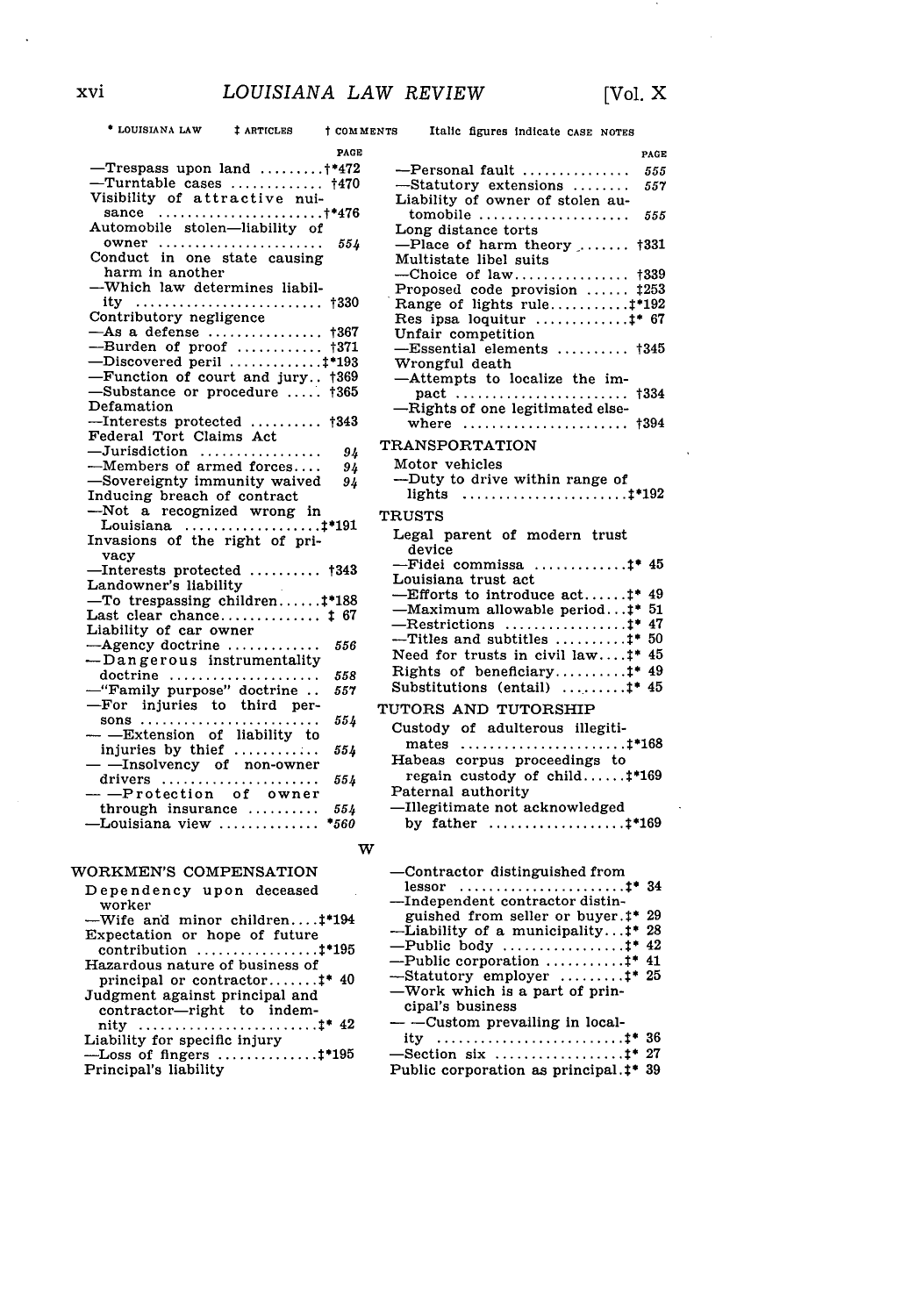1950]

 $\sim$ 

| * LOUISIANA LAW                                                                                                                                       | # ARTICLES | † COMMENTS |                  |  | Italic figures indicate CASE NOTES                                                                                                   |             |
|-------------------------------------------------------------------------------------------------------------------------------------------------------|------------|------------|------------------|--|--------------------------------------------------------------------------------------------------------------------------------------|-------------|
|                                                                                                                                                       |            | PAGE       |                  |  |                                                                                                                                      | <b>PAGE</b> |
| Regular business of principal<br>-Clerical staff $*$ 41<br>-Construction of buildings for<br>-Development or severance of<br>natural resources $*$ 37 |            |            | Total disability |  | -Lumbering industry  ** 37<br>$-$ Specialty contractors $\ddagger$ * 37<br>$-\text{Welding}$ \$8 39<br>$-$ Specific injuries  ** 196 |             |

# LOUISIANA CIVIL CODE ARTICLES

| ART. NO.  |                 | PAGE       | ART. NO.     |                  | PAGE       |
|-----------|-----------------|------------|--------------|------------------|------------|
|           | CODE OF 1808    |            | 1497         |                  | 566        |
|           | 1.7.23, p. $48$ | 390        | 1503         |                  | 566        |
|           |                 |            | 1504         |                  | 565        |
|           | CODE OF 1825    |            | 1520         |                  | 45         |
| 221       |                 | 167        | 1522         |                  | 566        |
| 274       |                 | 170        | 1560         |                  | 566        |
|           | CODE OF 1870    |            | 1562         |                  | 566        |
|           |                 |            | 1573         |                  | 566        |
| 8         |                 | 168        | 1705         |                  | 398        |
| 21<br>39  |                 |            | 1749         |                  | 565        |
|           |                 | 164        | 1779         |                  | 160        |
| 74<br>75  |                 | 166<br>166 | 1788         |                  | 161        |
| 86        |                 |            | 1791         |                  |            |
| 90        |                 | 161        | 1794         |                  | 161        |
| 92        |                 |            | 1861         |                  |            |
| 94        |                 | 168        | 1863         |                  | 173        |
| 99        |                 |            | 2045         |                  | 158        |
| 110       |                 |            | 2046         |                  | 158        |
| 142       |                 |            | 2047         |                  | 158        |
| 157       |                 | 171        | 2097         |                  | 379        |
| 160       |                 |            | 2276<br>2312 |                  | 183        |
| 184       |                 | 168        | 2313         |                  | 158<br>158 |
| 198       |                 | 169        | 2382         | 153. 257 et sea. |            |
| 199       |                 | 390        | 2408         |                  | 155        |
| 203       |                 | 167        | 2444         |                  | 153        |
| 204       |                 |            | 2446         |                  | 155        |
| 214       |                 | 399        | 2480         |                  | 153        |
| 215-226   |                 | 170        | 2505         |                  | 182        |
| 219       |                 | 390        | 2589         |                  | 183        |
| 238       |                 | 169        | 2659         |                  | 183        |
| 245       |                 | 169        | 2808         |                  | 171        |
| 256       |                 | 169        | 2809         |                  | 171        |
| 337       |                 | 169        | 3000         |                  | 172        |
| 340       |                 | 109        | 3183         |                  | 80         |
| 403       |                 | 161        | 3252         |                  |            |
| 455       |                 | 175        | 3412         |                  | 177        |
| 861       |                 | 175        | 3421         |                  | 178        |
| 862       |                 | 175        | 3436         |                  | 179        |
| 916       |                 | 53         | 3437         |                  | 178        |
| 923       |                 | 153        | 3441         |                  | 179        |
| 940       |                 | 537        | 3487         |                  | 179        |
| 941       |                 | 537        | 3489         |                  | 179        |
| 1135      |                 | 152        | 3490         |                  | 179        |
| 1227-1241 |                 | 566        | 3498         |                  | 179        |
| 1467-1755 |                 | 565        | 3500         |                  | 179        |
| 1492      |                 | 537        | 3532         | et               | seq.       |
| 1493      |                 |            | 3544         |                  | 152        |
| 1494      |                 | 525        | 3547         | 387 et sea.      |            |
|           |                 |            |              |                  |            |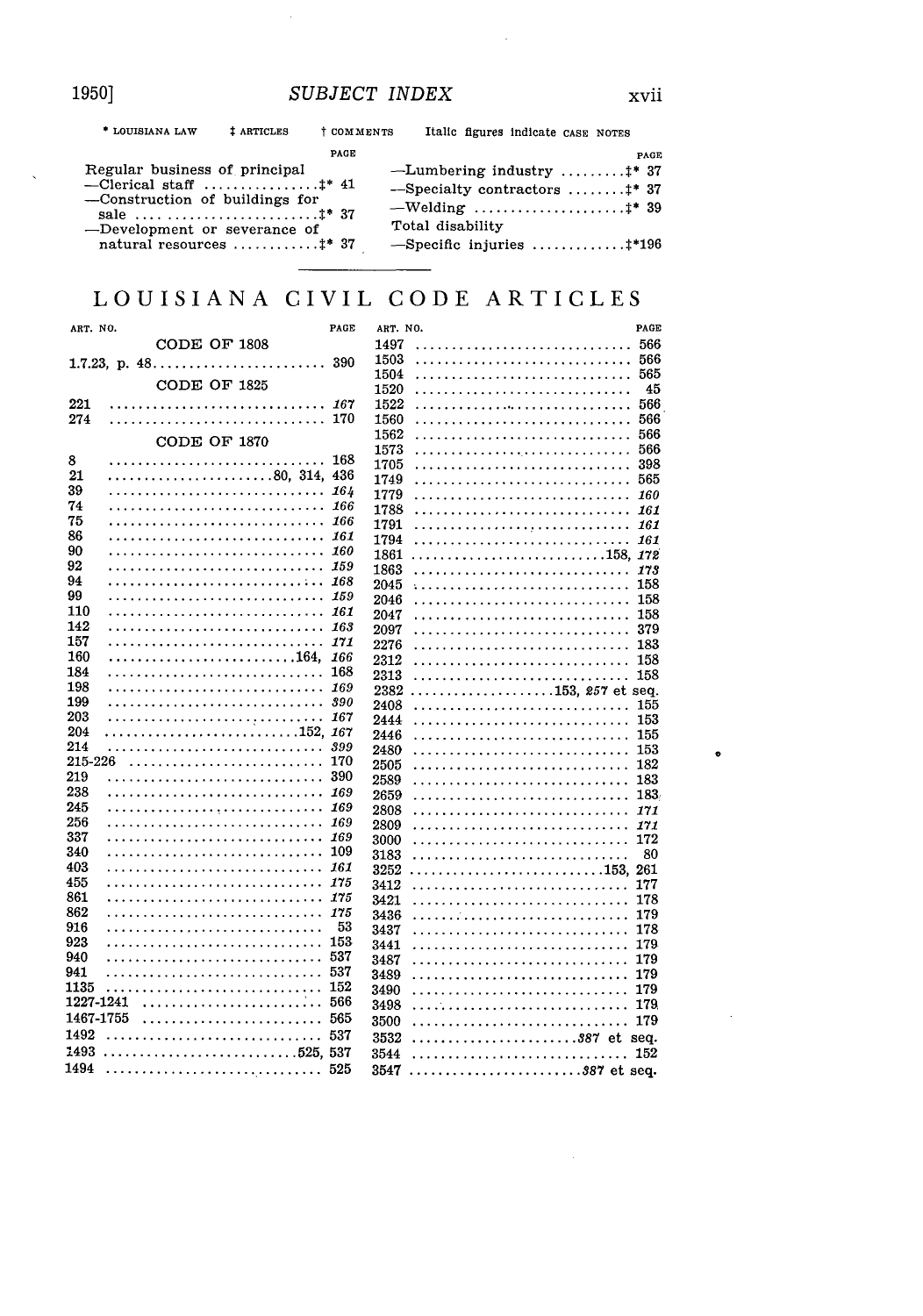# LOUISIANA CODE OF PRACTICE ARTICLES

References in italics are discussed; references in plain type are cited

| ART. NO. | PAGE ART. NO. | <b>PAGE</b> |
|----------|---------------|-------------|
|          |               |             |
|          |               |             |
|          |               |             |
|          |               |             |
|          |               |             |

# LOUISIANA CODE OF CRIMINAL PROCEDURE ARTICLES

| ART. NO. |     | PAGE<br>ART. NO. | PAGE |
|----------|-----|------------------|------|
| 13       |     | 320<br>206       |      |
| 16       |     | 483<br>322       | -218 |
| 160-167  |     | 205<br>333       | -220 |
| 168      |     | 206<br>381       | -486 |
| 202      |     | 209<br>382       |      |
| 227      |     | -209<br>386      | -221 |
| 230      |     | -211<br>391      | -225 |
| 235      |     | 461              | 490  |
| 253      |     |                  |      |
| 267      |     | 516              | -224 |
| 279      |     | 517              |      |
| 288      |     | 536              | -226 |
| 303      | 214 | 545              | -225 |
| 309      |     | 560              | -225 |

# LOUISIANA CONSTITUTIONS

| ART. NO.                |                             | PAGE | ART. NO.        | PAGE |
|-------------------------|-----------------------------|------|-----------------|------|
|                         | <b>CONSTITUTION OF 1921</b> |      |                 |      |
| $\mathbf I$             |                             |      |                 |      |
|                         | $$2$ 26, 136                |      |                 |      |
|                         |                             |      |                 |      |
| ш                       |                             |      | XII             |      |
|                         | $$16$ 26, 227               |      |                 |      |
| $\mathbf{I} \mathbf{V}$ |                             |      | XIV             |      |
|                         |                             |      |                 |      |
|                         |                             |      |                 |      |
|                         |                             |      |                 |      |
| vı                      |                             |      |                 |      |
|                         |                             |      |                 |      |
| VII                     |                             |      | <b>XVI</b>      |      |
|                         | $$10$ 224, 371, 465         |      |                 |      |
|                         |                             |      |                 |      |
|                         |                             |      | XVIII           |      |
|                         |                             |      | § 10        141 |      |
|                         |                             |      | XIX             |      |
| VIII                    |                             |      | 19  186         |      |
|                         |                             |      |                 |      |
| $\mathbf x$             |                             |      | XXI             |      |
|                         |                             |      |                 |      |
|                         |                             |      |                 |      |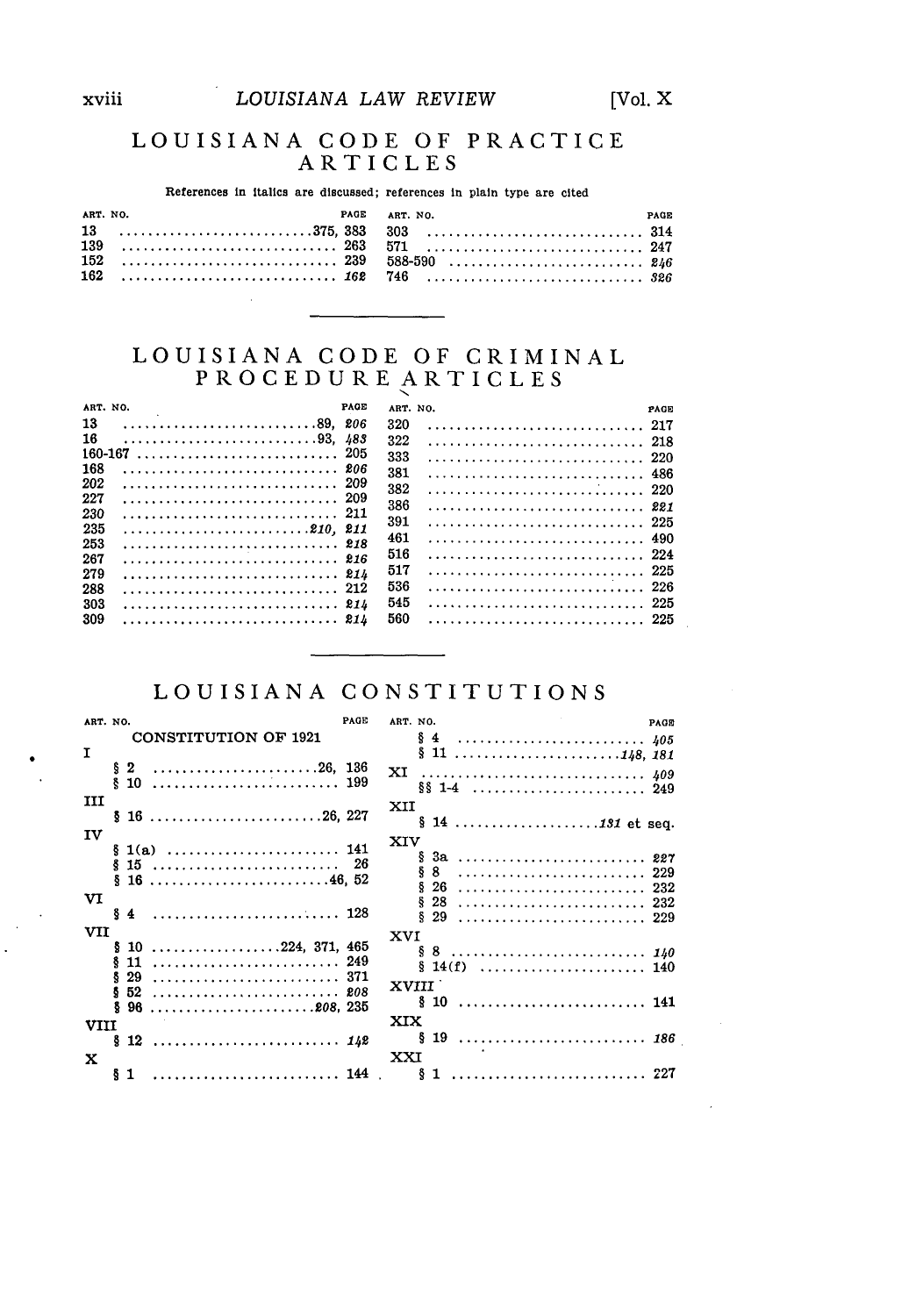# 1950]

 $\bar{z}$ 

# FRENCH CIVIL CODE

## References in italics are discussed; references in plain type are cited

| ART. NO. | PAGE | PAGE<br>ART. NO.                    |  |
|----------|------|-------------------------------------|--|
|          |      | $8 \qquad \ldots \qquad \qquad 390$ |  |
|          |      |                                     |  |
|          |      |                                     |  |
|          |      |                                     |  |
|          |      |                                     |  |
|          |      |                                     |  |

# LOUISIANA CRIMINAL CODE ARTICLES

| ART. NO.     | PACE | ART. NO. | PAGE |
|--------------|------|----------|------|
| $\mathbf{2}$ | -74  |          |      |
| 26           | 81   |          |      |
|              | 90   |          |      |
| 30           | 92   |          |      |
|              |      |          |      |
| 32           |      |          |      |
| 33<br>36     |      |          |      |
|              |      |          |      |
|              |      |          |      |

# LOUISIANA STATUTES

| ART. NO. R. S. SECTION PAGE |  |                     | ART. NO. R. S. SECTION PAGE                           |  |
|-----------------------------|--|---------------------|-------------------------------------------------------|--|
|                             |  |                     | $229$ of 1910 $13:4443$ 245                           |  |
| 253 of 1855                 |  | 9 of 1912           |                                                       |  |
|                             |  | $\S$ 1              |                                                       |  |
| La. Rev. Stats of 1870      |  | 20 of 1914          |                                                       |  |
| \$809                       |  | $\S$ 1              |                                                       |  |
| \$814                       |  | \$1(2)              |                                                       |  |
|                             |  | $\frac{1}{2}$ 2     | 23:1031 36                                            |  |
|                             |  | $\S$ 6              | 23:1061 25                                            |  |
| 124 of 1874                 |  |                     |                                                       |  |
|                             |  |                     | $\S~8$ 23:1221 et seq 195<br>$\S~8(1)(E)$ 23:1251 194 |  |
|                             |  |                     | $\S$ 8(2)(A) 23:1251  194                             |  |
| 70 of 1886                  |  |                     |                                                       |  |
| $§ 1$ 45:503  477           |  |                     |                                                       |  |
| 110 of 1886                 |  |                     | 157 of 1916 $13:3665$ 490                             |  |
|                             |  |                     |                                                       |  |
| 44 of 1890                  |  |                     | 45 of 1918  500                                       |  |
|                             |  | 154 of 1918         |                                                       |  |
| 54 of 1894  168             |  |                     |                                                       |  |
| 59 of 1896  499             |  |                     | 265 of 1918 13:4443  245                              |  |
|                             |  | 107 of 1920         |                                                       |  |
| 170 of $1898$ 47:1952  412  |  | § 8                 |                                                       |  |
|                             |  |                     | 167 of 1920 9:2291 et seq 46                          |  |
| 107 of 1902                 |  |                     |                                                       |  |
| § 5                         |  | 127 of 1921         |                                                       |  |
| 120 of 1902  156            |  |                     | $\S$ 2 42:342-42:343  523                             |  |
| 188 of 1904 $38:217$ 176    |  | 109 of $1921(E.S.)$ |                                                       |  |
|                             |  |                     |                                                       |  |
| 88 of 1906  197             |  |                     | 127 of 1921(E.S.) 42:341 et seq 523                   |  |
| 207 of 1906 13:3721  152    |  | 100 of 1922         |                                                       |  |
|                             |  |                     | $\S$ 17 17:51 et seq 236                              |  |